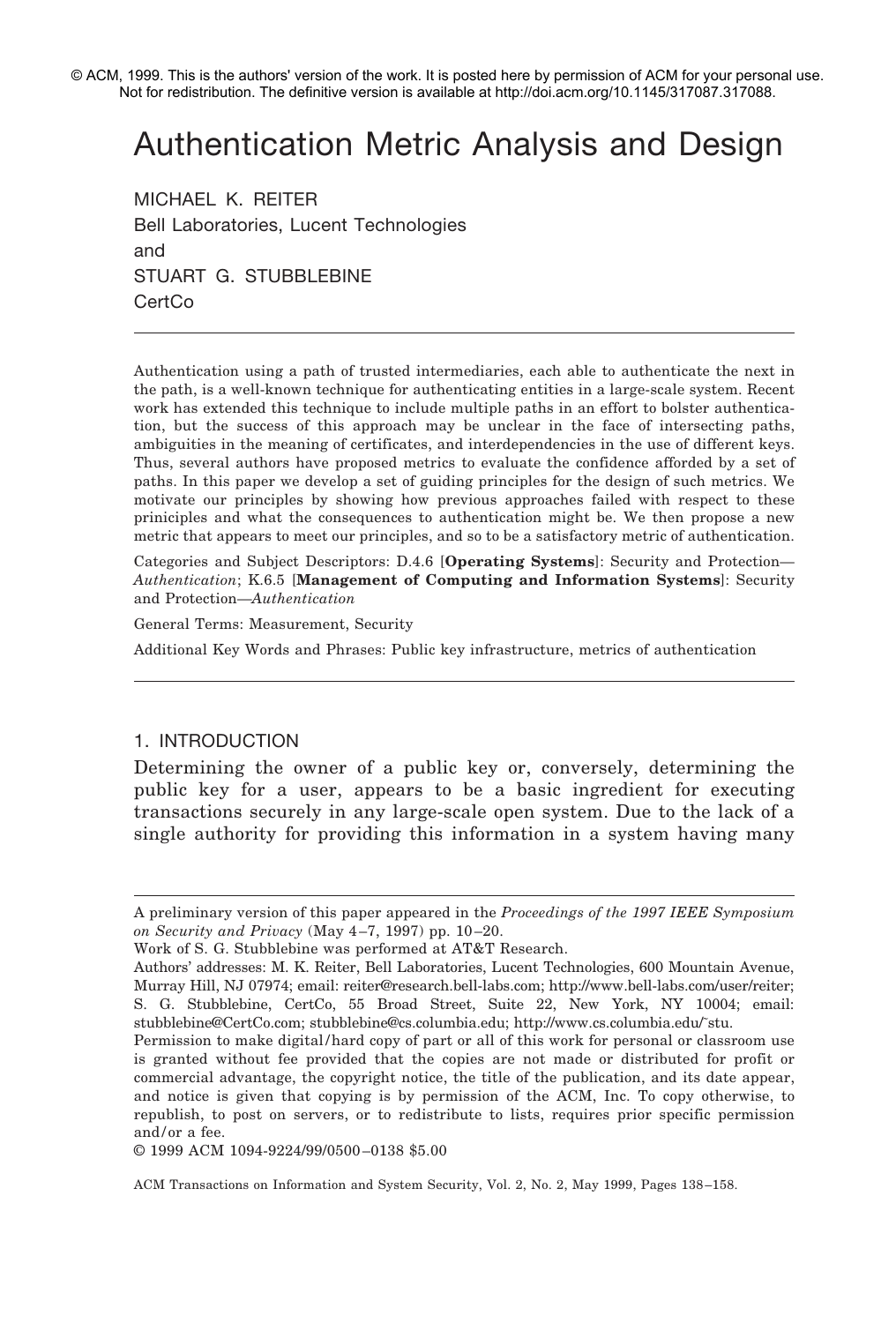different administrative domains, many systems (e.g., DSSA [Gasser et al. 1989]; SPX [Tardo and Alagappan 1991]; PEM [Kent 1993]; PGP [Zimmermann 1994]) resort to authentication by a *path* (or *chain*) of authorities. In this model, the user locates a path (sequence) of authorities such that (1) the user can authenticate the first authority in the path; (2) each authority in the path can authenticate the next authority in the path; and (3) the last "authority" in the path is in fact the targeted person or key of interest. If the user trusts every authority on the path, then perhaps it can believe that a proper name-to-key binding has been obtained. To our knowledge, using such paths for authentication was first proposed in Birrell et al. [1986] (for authentication based on shared keys) and, in addition to being used in the aforementioned systems, is supported in CCITT [1988]; Gligor et al. [1992]; Lampson et al. [1992]; and Yahalom et al. [1994].

A path of authorities is weak because it relies on the correctness of every authority in the path; if any authority in a path incorrectly authenticates the next authority, then the user can be misled regarding the authentication of subsequent authorities in the path, including the target. A natural approach to increasing assurance in the authentication of the target is to use multiple paths. Multiple paths were shown to be useful in systems where the lack of an enforced certification structure naturally leads to the existence of multiple paths [Reiter and Stubblebine 1998]. Multiple paths may also arise in hierarchical certification structures, such as those supported by PEM and DSSA, as soon as cross-certification is allowed (see Figure 1). Though the notion of obtaining redundant confirmation of the target name-to-key binding via multiple paths is appealing, the assurance provided by these paths may be unclear, especially if they have authorities in common or authorities that act in a correlated way. When combined with ambiguities in the assertions that authorities make and ambiguities regarding who is actually making the assertions, it may be difficult to complete the authentication with any confidence.

Thus, several researchers have proposed *metrics* for measuring the assurance provided by a set of paths (e.g., Tarah and Huitema [1992]; Beth et al. [1994]; Mendes and Huitema [1995]; Maurer [1996]; and Reiter and Stubblebine [1998]). For example, a metric might take as input several such paths of authorities and return a numeric value, where a higher value indicates greater confidence in the name-to-public-key binding (for the target name or public key) that those paths support. Extensions to support metrics in X.509 certificates have been proposed (e.g., Mendes and Huitema [1995]), and we ourselves have deployed a web service called PathServer that, as we argue here, can be viewed as computing a metric to support the authentication of PGP keys [Reiter and Stubblebine 1998]. Based on our evaluation of several metrics, we believe that the design criteria for these metrics are not widely agreed upon. Indeed, most metrics—including our own—seem to have been put forth with attention to a few specific goals, at the expense of other, arguably important, properties.

The goal of this paper is to elucidate some of the properties that we believe to be important. Specifically, we offer a set of design principles for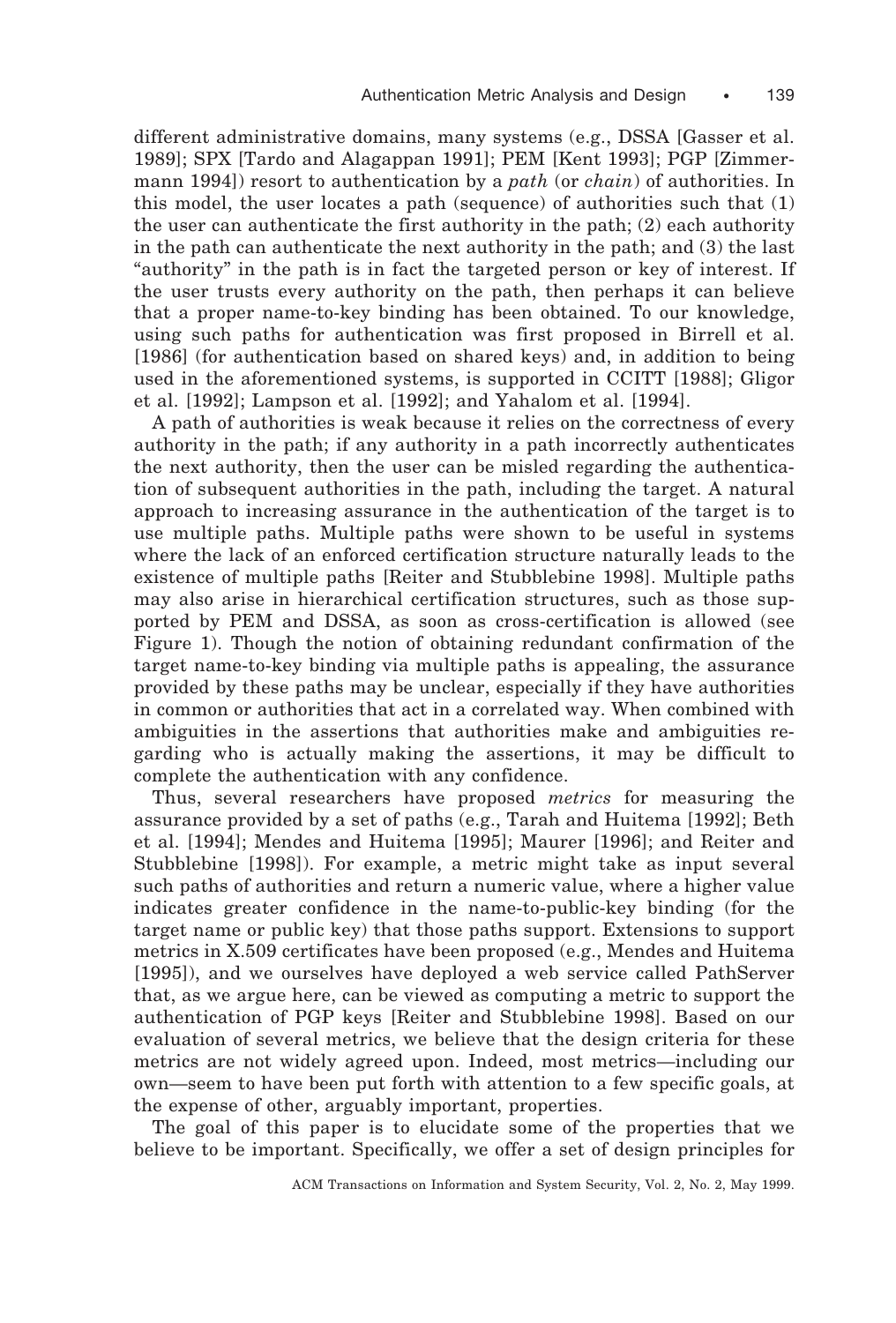

Fig. 1. Two paths (dashed) from a trusted source key  $K_s$  to a target key  $K_t$  in a hierarchical certification structure allowing child-to-parent and cross certification (nodes denote public keys; edge from any node  $K$  to another node  $K'$  denotes certificate containing  $K'$  whose signature can be verified with *K*; see Section 2).

metrics of authentication, and we illustrate each using (usually shortcomings of) metrics already proposed. Our principles focus on three main areas, namely the meaning of values output by the metric, the extent to which metric outputs can be manipulated by malicious behavior (e.g., the compromise of cryptographic keys), and the prospects for effectively making use of the metrics in practice. While we demonstrate many of these principles by showing the limitations in existing metrics, we emphasize that the principles, not the limitations, are the main point of this paper. We also propose a direction for constructing metrics that, we believe, come closer to meeting our principles, and thus to being acceptable as metrics of authentication.

For clarity, it is also worthwhile to comment on what we are *not* trying to do in this paper. First, the reader should not confuse our work with recent efforts to capture principles for the design of cryptographic protocols [Anderson and Needham 1995; Abadi and Needham 1996; Syverson 1996]. The present work has little to do with protocols; we care about how to evaluate the confidence that authentication paths afford, and not the protocols by which certificates (or any other structures) are communicated. Second, user policy that maps metric output values to a "yes/no" decision as to whether the confidence in authentication is "good enough" is also beyond the scope of this paper. Third, we do not claim to have identified a complete set of principles for the design of metrics or, learning from Syverson [1996], that there are no exceptions to our principles. We are, however, unaware of compelling counterarguments or counterexamples to our principles, and we believe them to be sound for the design of metrics.

As mentioned above, we use prior work on metrics to illustrate our principles, and we outline this work in Section 2. We put forth our design principles in Section 3. Based on these principles, we then explore a new direction for constructing metrics in Section 4. We conclude in Section 5.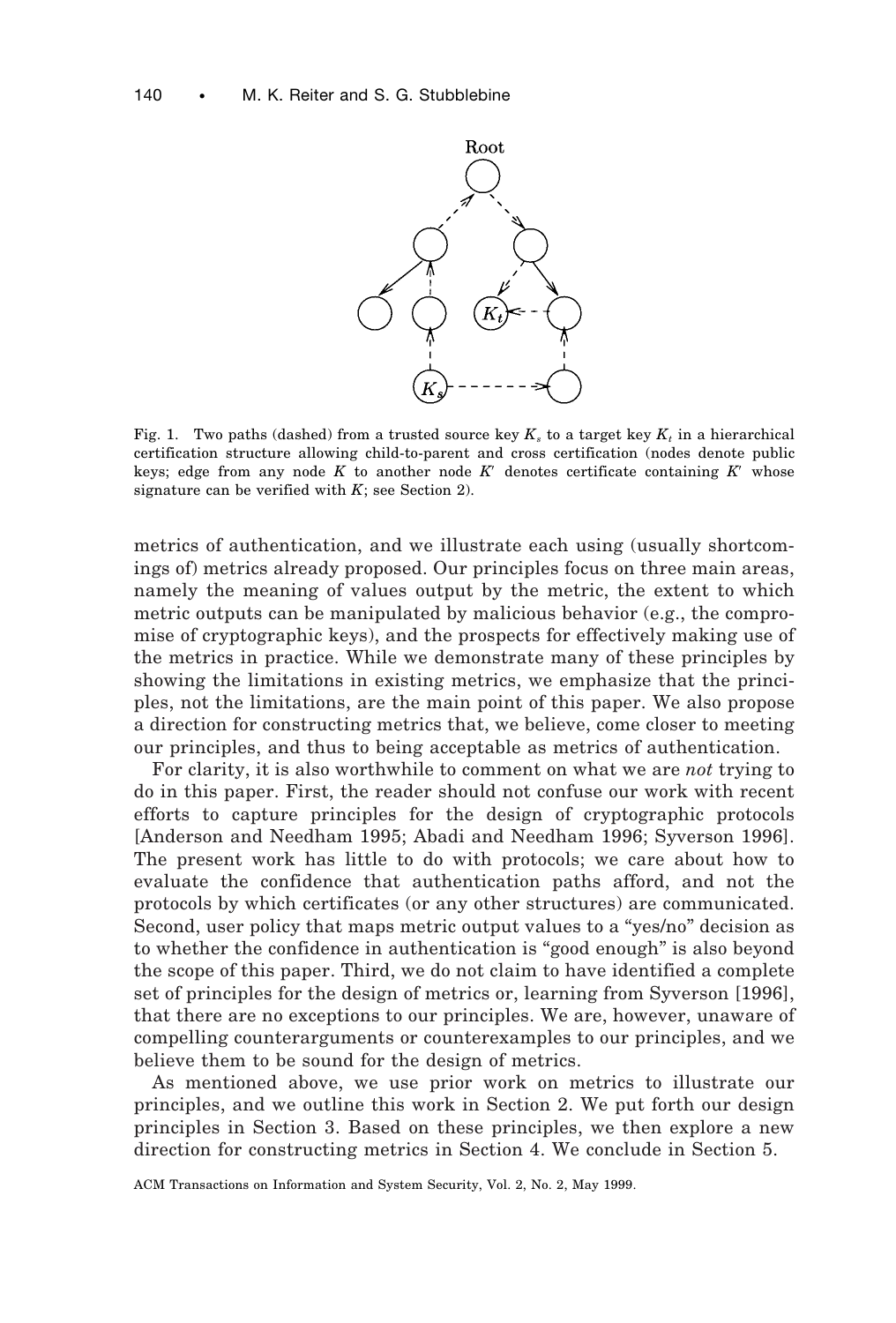## 2. OVERVIEW OF PROPOSED METRICS

The metrics that we use for illustration are due to Beth et al [1994]; Zimmermann [1994]; Stallings [1995]; Maurer [1996]; and Reiter and Stubblebine [1998]. In their publications, the Zimmermann and Reiter-Stubblebine procedures were not presented as metrics per se, but we take the liberty of interpreting them as metrics for our purposes. In addition, the Beth-Borcherding-Klein and Reiter-Stubblebine metrics are not limited to public key infrastructures, but for simplicity we describe them in this context only. We describe each metric below to the extent necessary to set the stage for the rest of the paper; in this section some are described in less detail than others, but are expanded later in the paper. Other work on metrics is described in Tarah and Huitema [1992] and Mendes and Huitema [1995], but since these metrics evaluate only a single path of authorities (notably using path length as a metric), we do not use them for comparison here.

Each of the metrics described below operates in the context of a model that consists of a directed graph whose nodes and edges are labeled in various ways. However, no two metrics share the same model (i.e., the same graph), and it is important for the rest of the paper to understand the differences in the models that the different metrics use. Indeed, a contribution of this section is distinguishing the various models that have been proposed to capture a "certification graph"; subsequent sections yield insight into the relative advantages and disadvantages of each.

We only consider how each metric performs on a model containing only consistent information, i.e., where there are no conflicting reports regarding the owner (or other attributes) of a key. While how a metric behaves on conflicting information is important, we omit this issue to simplify discussion. Also, in the rest of the paper we use the following terminology. An *entity* is something that possesses and makes use of a private/public key pair, e.g., a person, authentication server, or certification authority. The *user* is the person applying the metric to give assurance in a name-to-key binding.

*Beth-Borcherding-Klein.* The Beth-Borcherding-Klein metric takes as input a set of trust relationships that can be represented by a directed graph. The nodes of the graph are entities. There are two types of edges in this graph. The first type is a "direct edge": the direct edge  $A \rightarrow B$  means that *A* believes it can authenticate (i.e., has the public key for) *B*. The second type of edge is a "recommendation edge": the recommendation edge  $A \rightarrow B$  represents that A trusts B to authenticate other entities or to recommend other entities to authenticate or further recommend. Associated with each recommendation and direct edge is a value in the range [0,1]. In the case of a direct edge  $A \rightarrow B$ , this value is *A*'s estimation of the probability that *A* really holds the correct public key for *B*. The value on a recommendation edge  $A \rightarrow B$  represents the degree of A's trust in B as a recommender, where higher values indicate stronger trust. The authors present a formal model to justify these values [Beth et al. 1994].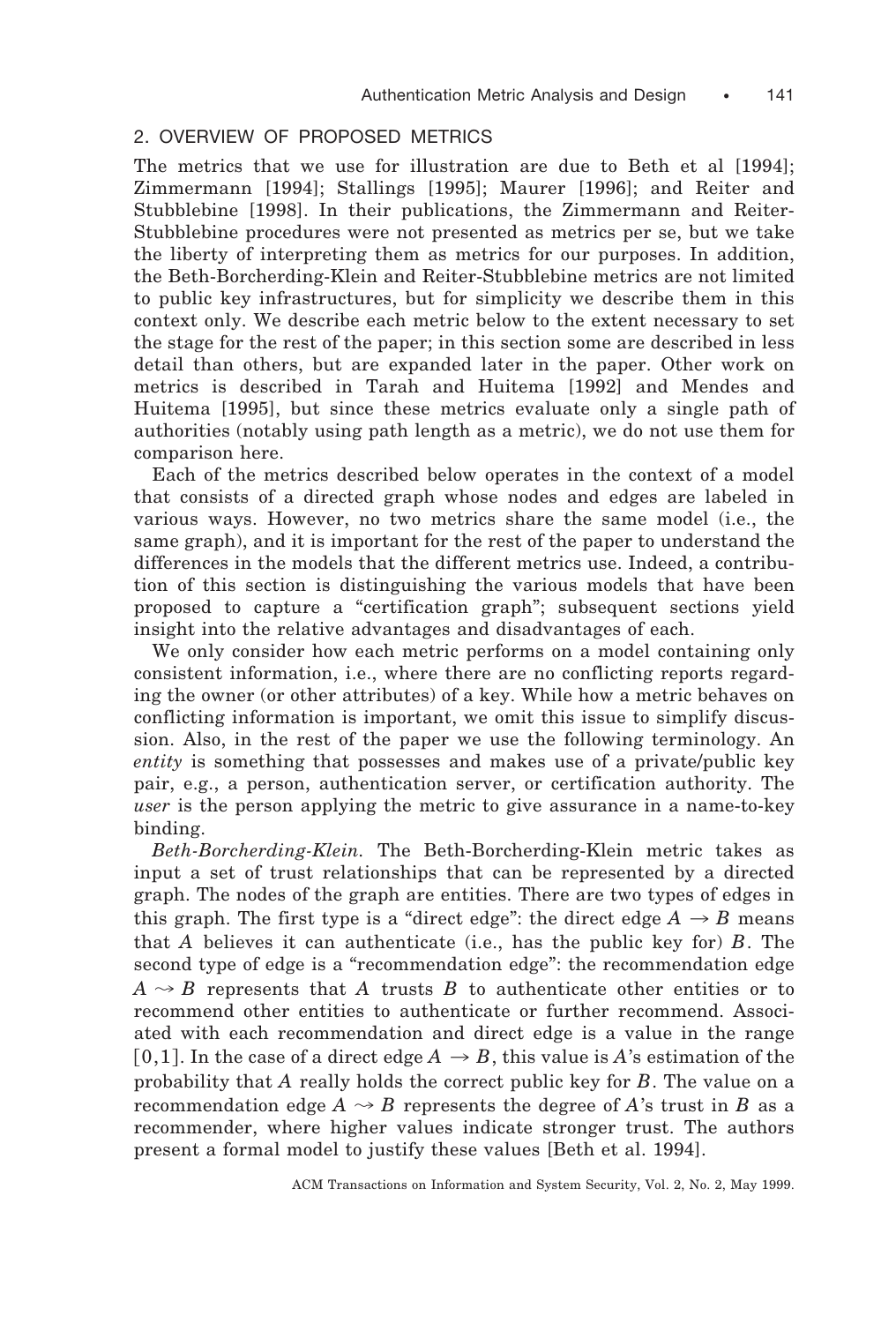Given a specific query, say user *A* wanting the public key for entity *B*, the metric computes a value in the range  $[0,1]$ , using all paths from *A* to *B* whose last edge is direct and whose other edges are recommendation edges, such as  $A \sim C \sim D \rightarrow B$ . The exact rules and an example of such a computation are given in Section 3.

*Maurer.* The Maurer metric takes a directed graph as input as well. As in Beth-Borcherding-Klein, the nodes of this graph are entities and there are two types of edges, which we again call "direct" and "recommendation." However, the semantics of these edges are subtly different in the Maurer model, in that these edges represent syntactic constructs, e.g., certificates. A direct edge  $A \rightarrow B$  means that the user evaluating the metric "holds a certificate for *B*'s public key (allegedly) issued and signed by entity *A*." Similarly, a recommendation edge  $A \rightarrow B$  denotes that the user is in possession of a recommendation (for recommending or authenticating other entities) for *B* allegedly signed by entity *A*. Associated with each recommendation and direct edge is a value in the range  $[0,1]$ , called a *confidence parameter*, that is assigned by the entity that created (the construct represented by) the edge. Given a specific query, e.g., user *A* wanting the public key for *B*, the metric computes a confidence value in the range  $[0,1]$ for the key that the model suggests is *B*'s, using the confidence parameters specified for the edges as probabilities.

*Reiter-Stubblebine.* The Reiter-Stubblebine metric takes a directed graph as input, but again this graph differs from those for the Beth-Borcherding-Klein and Maurer metrics. In this case, the nodes of the graph are public keys (actual keys, with no references to any entities), and an edge  $K_1 \rightarrow$ *K*<sup>2</sup> means that the user evaluating the metric has a certificate signed by the private key corresponding to  $K_1$  (i.e.,  $K_1$  can be used to verify the signature) and that assigns attributes to  $K_2$ . The attributes bound to  $K_2$  in this certificate, which are assumed to assert  $K_2$ 's owner (among other things, perhaps), are included as a label on the edge  $K_1 \rightarrow K_2$ . There are no other values associated with edges or nodes.

Reiter and Stubblebine [1998] developed two related metrics. Each metric takes as input the above graph, a key that the user wishes to authenticate (the target key), a key that the user trusts (the source key, e.g., her own), and a bound *b* on the length of paths to consider. The first metric returns a maximum set of node-disjoint paths of length at most *b* from the source key to the target key. The second metric returns an integer *k* and set of paths of length at most *b* from the source to the target such that *k* nodes have to be removed (compromised) to break all the paths; the value of *k* returned is the maximum *k* for which such a set of paths exists, and is called the *connectivity* from the source key to the target key. If we insist that these metrics produce a numeric output, then, in the case of disjoint paths, it is the number of disjoint paths that it returns, and, in the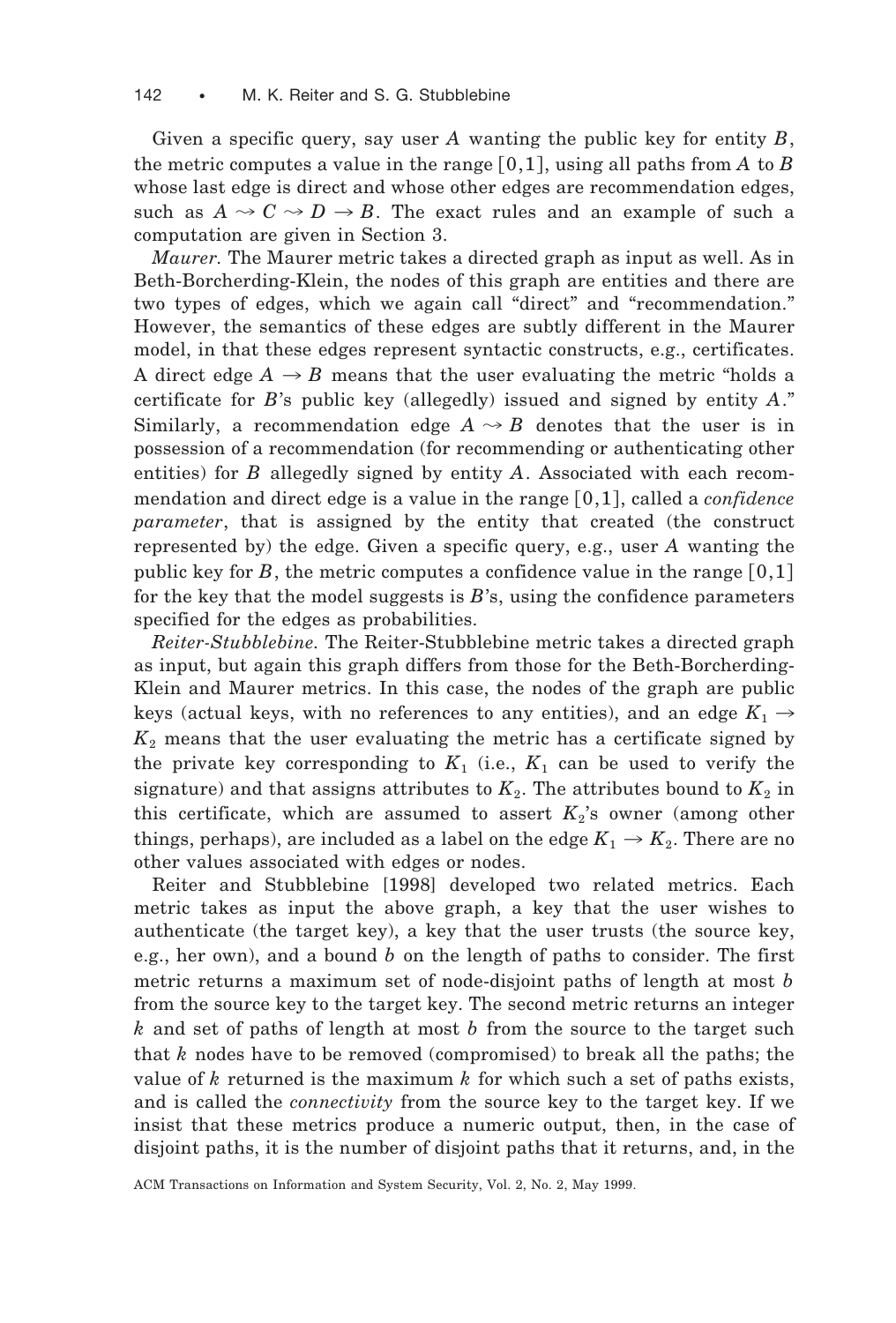other case, it is the connectivity. In this paper, we primarily use the disjoint paths metric.

*Zimmermann.* The metric that we attribute to Zimmermann is used in PGP 2.6.2 [Zimmermann 1994], a version of one of the most popular civilian public key management systems in the world today. Zimmermann's graph resembles (but also preceded) the Reiter-Stubblebine graph. Its nodes are keys, and the edge  $K_1 \rightarrow K_2$ , labeled with attributes, represents a certificate that binds these attributes to  $K_2$  and can be verified with  $K_1$ . It differs from the Reiter-Stubblebine graph, however, in that the user augments each node with a *trust value*, which is one of unknown, untrusted, marginally trusted, or fully trusted.

PGP computes the *legitimacy* [Stallings 1995] of each node as follows.<sup>1</sup> PGP first declares the node  $K_0$  legitimate representing the user's key and any node K such that  $K_0 \rightarrow K$  is an edge in the graph. PGP then repeats the following until no more keys can be determined to be legitimate: if, for some node  $K$ , either (1) there is an edge to  $K$  from a legitimate fully trusted node, or (2) there are edges to *K* with identical labels from two legitimate marginally trusted nodes, then *K* is declared legitimate. The numbers of edges required from fully trusted or marginally trusted nodes can be adjusted, but one and two are the defaults, respectively. In practice, determinations of node legitimacy are interwoven with assigning trust values to nodes. That is, a trust value is assigned to a node only after it is determined to be legitimate, and thus its owner is assumed to be known (i.e., named on the one edge to it from the fully trusted node or the two edges to it from the marginally trusted nodes). For the purposes of modeling, however, the end result is the same.

Intuitively, PGP might not be considered to implement a metric, but rather to simply determine whether a key is legitimate (authenticated) according to the policy described above. Alternatively, one might construct a metric from PGP by issuing multiple queries to PGP with different parameters to determine, e.g., the actual number of edges from legitimate marginally trusted nodes to a target node.

### 3. DESIGN PRINCIPLES

Even with as brief an overview as that in Section 2, it is clear that these metrics differ significantly. Rather than giving a point-by-point comparison, however, we think it more beneficial to attempt to draw from these metrics principles that are desirable in general. We divide our principles into three general categories: meaning of the metric results, sensitivity of the metric to entity misbehavior, and the practical effectiveness of the metric. For each principle, we show why it is desirable by demonstrating

<sup>&</sup>lt;sup>1</sup>This description is derived from Zimmermann [1994], Stallings [1995], and our own experiments with PGP 2.6.2. It is also simplistic in some regards. In particular, it omits discussion of the CERT\_DEPTH parameter for limiting path length.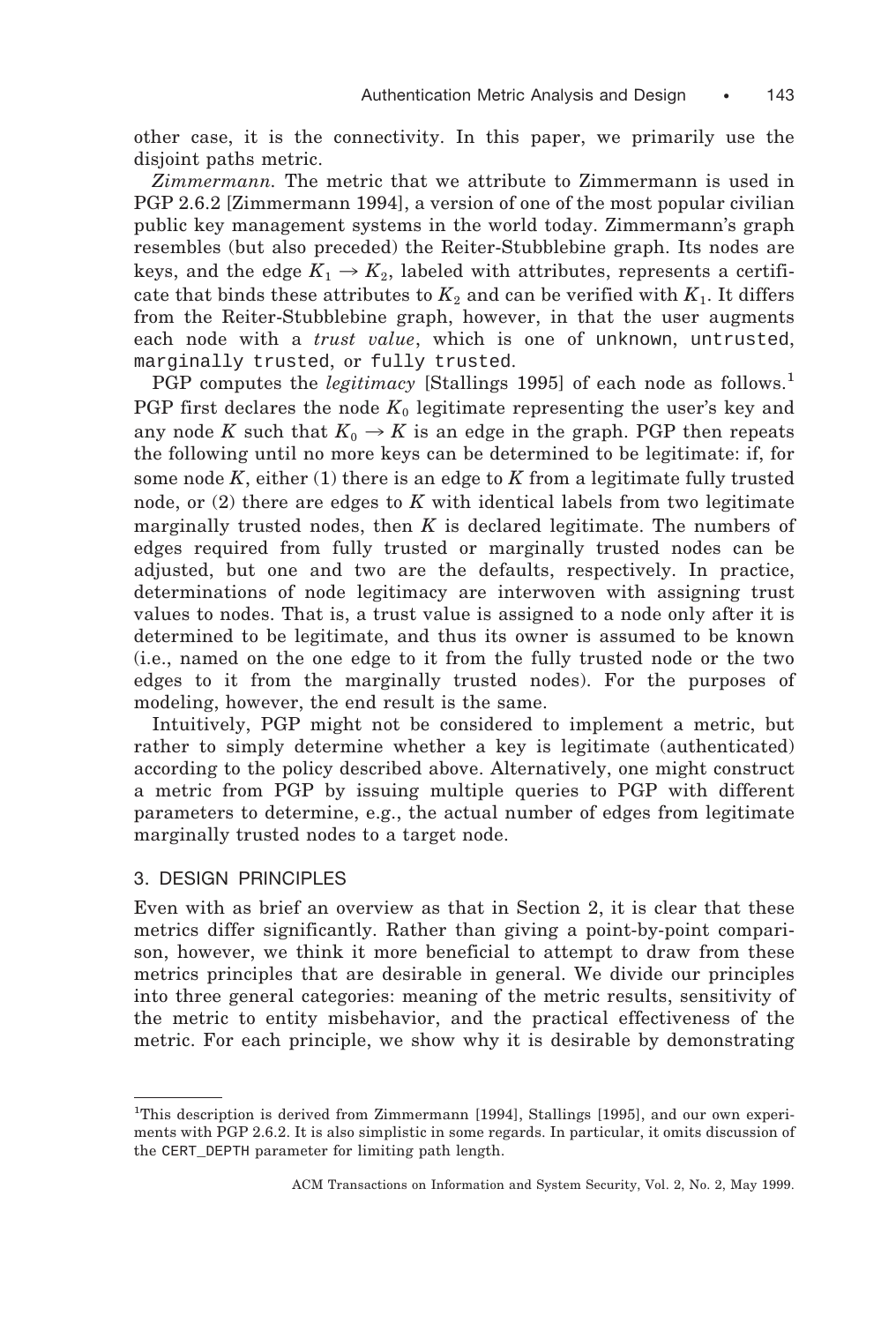how one or more metrics fall short of the principle, and what the consequences might be to authorization decisions based upon the metric output.

Some of the principles will seem obvious, and in fact are not new, at least in spirit. Notably, Maurer proposes high-level desiderata for models of public key infrastructures [Maurer 1996]. Our list of principles shares certain ideals with Maurer's; but we also strive for more specific principles. In addition, to our knowledge, many of our principles and our demonstrations of how proposed metrics fall short with respect to them are new. Again, some principles may be obvious, but since we can demonstrate metrics that do not comply, we believe that even the obvious ones bear repeating.

### 3.1 Meaning

We begin with the most basic desideratum of a metric, namely that its output be meaningful. Clearly, all of the metrics we consider have striven for this, though we argue that some achieve it better than others. One of the primary factors that determines the degree to which a metric is meaningful is the precision of its model. The following principle is an important consideration, we believe, in constructing a model.

*Principle 1.* The model, to which a metric is applied, should not require the user to infer bindings between keys and their owners. In particular, when representing certificates in a model: *entities don't sign certificates, keys do*.

The primary motivation for this principle is that the *key* that signed a certificate is immediately evident by the fact that the signature can be verified with the corresponding public key. On the other hand, establishing who owns that signing key is arguably a difficult and error-prone process (otherwise we would not need metrics) and should be left to the metric to assess. That is, Principle 1 emphasizes that the user should employ the metric for inferring name-to-key bindings, rather than being required to make these determinations before applying the metric.

Maurer's metric falls short of this principle. To repeat from the previous section, the edge  $A \rightarrow B$  exists in the Maurer model if the user evaluating the metric "holds a certificate for *B*'s public key (allegedly) issued and signed by entity *A*" [Maurer 1996]. Maurer uses the word "allegedly" because "without verification, there exists no evidence that the certificate was indeed issued by the claimed entity." Put another way, when the entity that allegedly signed the certificate is claimed with the certificate, this claim is at best a hint and at worst a chance to be misled. It is presumably for this reason that in some systems a certificate includes *no claim at all* of the *entity* that signed it, but only a claim of the *key* that signed it. For example, a PGP certificate indicates only an identifier for the public key that can be used to verify the signature on the certificate [Stallings 1995]. In such cases, how a certificate should be represented in the Maurer model is ambiguous, and presumably the user must infer the certificate's signer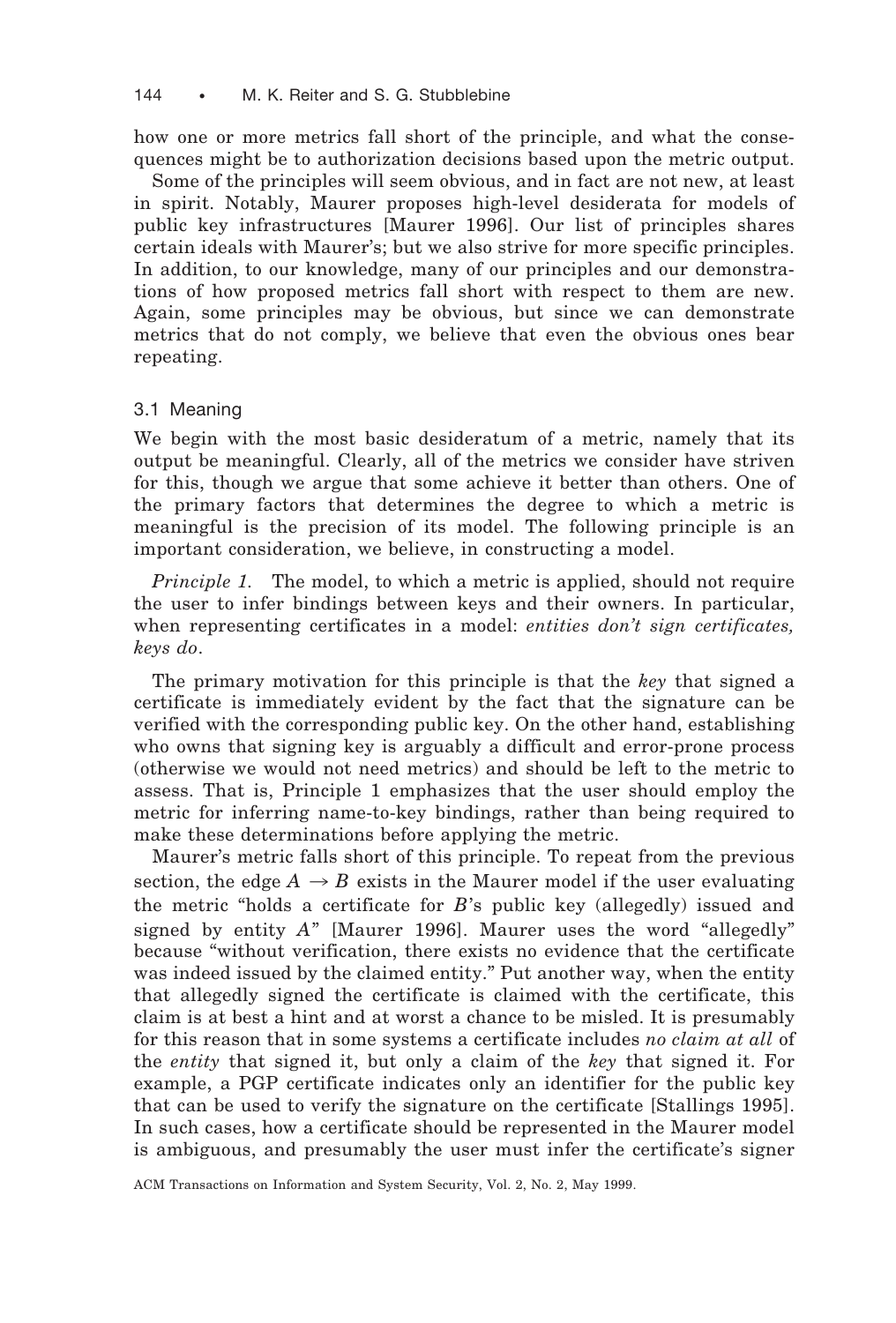from other certificates for the key that verifies the certificate's signature. One interpretation of Maurer's model even allows a certificate to be represented by multiple edges if different certificates indicate different owners for its verification key.

A similar concern arises in the Beth-Borcherding-Klein model, the other model in which nodes are entities. Evaluating this metric requires that the user collect values from other entities for the various direct and recommendation edges. However, before the user can safely assign a value to the edge  $A \rightarrow B$  or  $A \rightarrow B$ , the user must authenticate this value as having come from *A*. Assuming that this authentication is performed cryptographically (e.g., via a certificate), the user is again asked to determine a key that can be used to authenticate *A* in order to form the model for the query the user wants answered.

A second motivation for this principle is that modeling a certificate as being signed by an entity only hides the key used to sign the certificate. This can result in ambiguities when representing certificates if, e.g., there are multiple certificates signed by different private keys owned by the same entity.

*Principle 2.* The meaning of the model's parameters should be unambiguous. This especially applies to the meaning of probabilities and trust values in the models that use them.

As one would expect, ambiguous semantics of a model's parameters can generally lead to different metric values, depending on one's interpretation of the parameters. Such discrepancies in interpretations must be resolved before the output of a metric can be meaningful, especially if one entity relies on numbers from another entity with a different interpretation.

This issue arises in Maurer's metric, for example, because the relationship between reality and the confidence parameters assigned to certificates and recommendations is left unspecified. This raises two concerns. First, the user's interpretation of these confidence parameters as probabilities is not sufficiently justified. Indeed, the suggested means for determining confidence parameters (e.g., "speaker identification over a telephone line should be assigned a confidence parameter of at most 0.95") seem to bear no relationship to random experiments. Second, since the user presumably must adopt the confidence parameters for certificates and recommendations determined by their creators, any ambiguities in the semantics of these parameters can be compounded by misinterpretation by the user.

Beth-Borcherding-Klein is more complete in this regard, prescribing a fairly precise semantic meaning to the label on each of its edges (trust relationships) based on the numbers of *positive and negative experiences* that the source entity has with that trust relationship. PGP leaves the interpretation of its trust designations outside the model, but since these trust designations are treated as confidential data, they are not propagated from one user to another.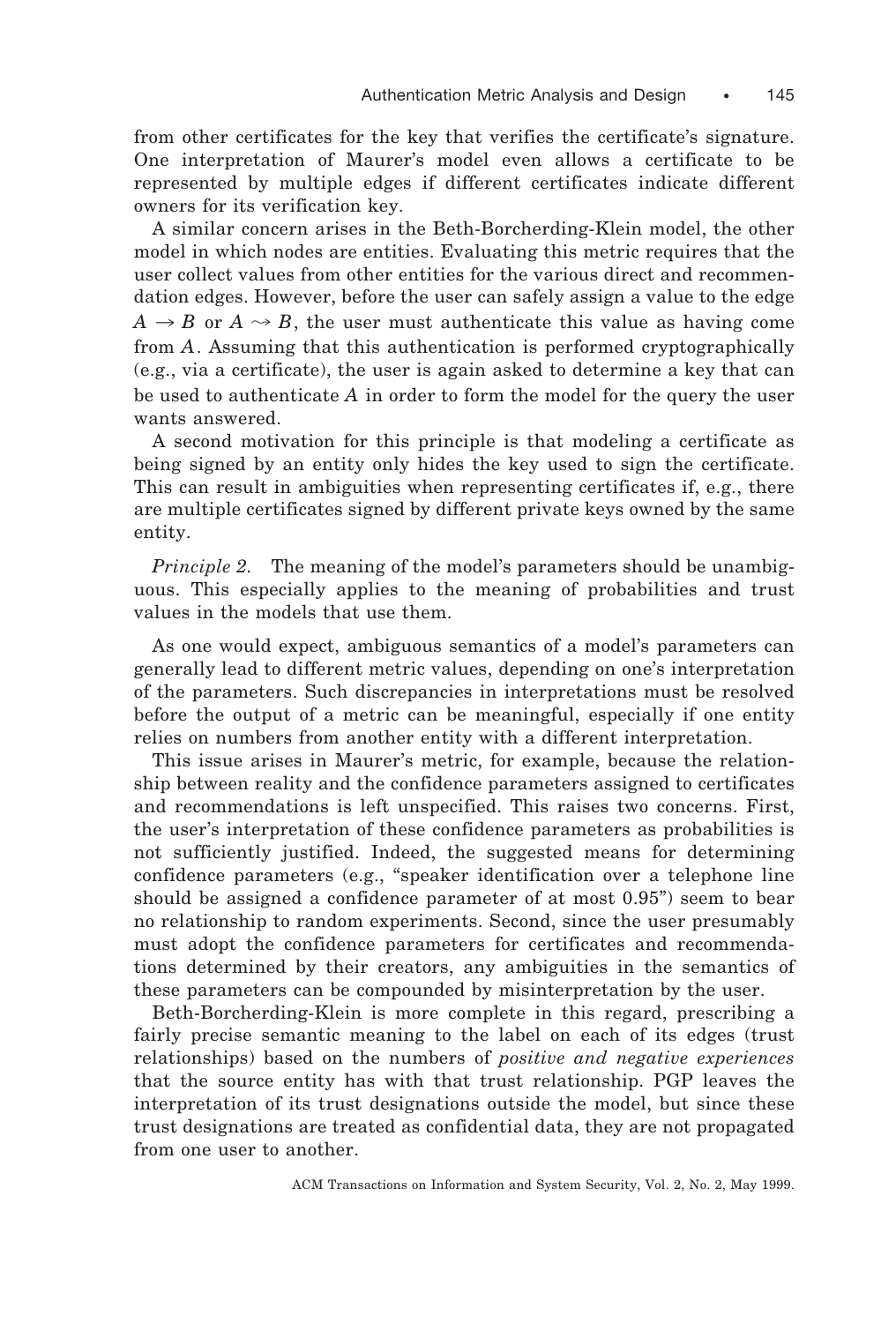*Principle 3.* A metric should take into account as much information as possible that is relevant to the authorization decision that the user is trying to make.

Of course, the information that is relevant to the authorization decision can be application-dependent. (For example, the metric we propose in Section 4 is suited primarily to business transactions where financial risk is the prevalent concern.)

Principle 3 is desired because if a metric produces output based on limited information, there is generally a greater effort required to interpret whether the authentication is "good enough." This is demonstrated, for example, with the Reiter-Stubblebine metric. As described in Section 2, the Reiter-Stubblebine model consists solely of a graph whose nodes represent keys and whose edges represent certificates available to the user evaluating the metric. In contrast to the other three metrics, the Reiter-Stubblebine metric makes no effort to take into account trust relationships or recommendations among entities; indeed, entities do not appear in its model (except named within the labels attached to edges, but the metric does not consider these). Presuming that such trust relationships are relevant to the application at hand, when the metric returns a set of disjoint (or connective) paths, the user is left to determine whether the paths are "good enough" on the basis of who the user trusts and the labels on the various edges in the paths. Even worse, since the metric does not take into account trust information, it may actually *inhibit* the user's decision on whether to adopt the recommended name-to-key binding, by including in its returned paths some nodes and edges that the user is unfamiliar with, at the expense of others that the user would have preferred.

PGP is somewhat better with regard to handling trust relationships. Its model does allow the user to specify what keys it trusts for certification, but on the other hand it provides no help to the user in making this decision, i.e., it has no way to account for recommendations. The means by which the user determines who to trust for certification is outside the model. The Maurer and Beth-Borcherding-Klein metrics do provide a way to accommodate recommendations from other entities.

*Principle 4.* A metric should consult the user for any authenticationrelevant decisions that cannot be accurately automated. A decision that could affect authentication should be hidden from the user only if it can be reached using unambiguous, well-documented, and intuitive rules.

This principle balances Principle 3; Principle 3 says that a metric should take as much relevant information into account as possible, whereas Principle 4 cautions against the metric doing too much with it.

An example of a metric that does not adhere to this principle is PGP's. As discussed in Section 2, in PGP, a user assigns a level of trust to each node (key), which is one of unknown, untrusted, marginally trusted, and fully trusted, on the basis of its apparent owner. By default, PGP will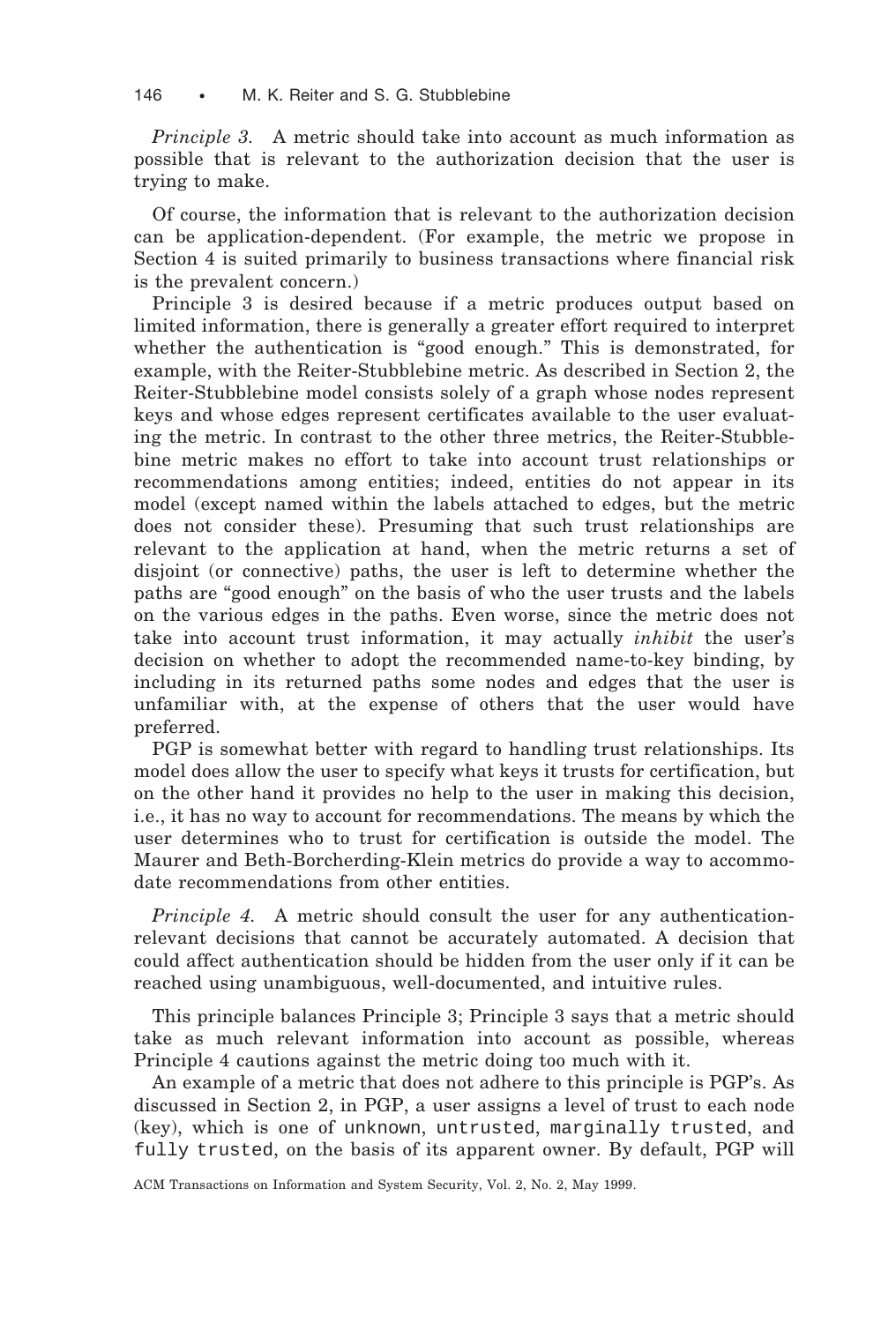|     | Type bits/keyID | Date | User ID                                                                       |  |
|-----|-----------------|------|-------------------------------------------------------------------------------|--|
|     |                 |      | pub 1024/C7A966DD 1993/05/21 Philip R. Zimmermann <prz@acm.org></prz@acm.org> |  |
| sig | <b>ODBF906D</b> |      | Jeffrey I. Schiller <iis@mit.edu></iis@mit.edu>                               |  |
| sig | 4D0C4EE1        |      | Jeffrey I. Schiller <iis@mit.edu></iis@mit.edu>                               |  |

Fig. 2. PGP output showing signatures on key C7A966DD.

declare a key legitimate if it is certified by one fully trusted key or two marginally trusted keys.

With this mechanism PGP strays from Principle 4. It is often the case that a single user has two or more keys and uses each of these keys to certify another. An actual example is shown in Figure 2. The first line describes a key-to-name binding, namely the binding between the key with identifier C7A966DD and the name Philip R. Zimmermann  $\langle \text{prz@acm.org}\rangle$ . The second and third lines show that Jeffrey I. Schiller  $\leq$ is@mit.edu> signed this binding with two different keys, namely those identified with 0DBF906D and 4D0C4EE1.

Now, if the user tells PGP that Jeffrey I. Schiller  $\leq$ jis@mit.edu> is a marginally trusted introducer, then PGP marks keys 0DBF906D and 4D0C4EE1 as marginally trusted, and therefore key C7A966DD is declared legitimate (i.e., bound to Philip R. Zimmermann  $\langle \text{prz@acm.} \text{org.}\rangle$ ). This occurs despite the fact that only one marginally trusted *person* was involved in certifying the key, whereas such a conclusion should supposedly require two.

This example points to a deeper problem than just an oversight in PGP implementation. Rather, it points to the difficulty of determining whether two keys are adequately independent for the purposes of independent certification; we are not aware of any foolproof way to automate this decision. For example, simply verifying that the names bound to 0DBF906D and 4D0C4EE1 are different does not suffice, since they may have different email addresses but still indicate the same person, or the key owners may not be the same but still act in a correlated way (e.g., two close friends). This leads us to believe that this decision should not be hidden from the user.

This problem is not unique to PGP. The Reiter-Stubblebine metric, if interpreted as simply returning a number of disjoint paths, would share this problem. In reality, the implementation of the Reiter-Stubblebine metric in PathServer returns the actual paths, leaving this problem for the user to figure out.

*Principle 5.* The output of a metric should be intuitive. It should be possible to write down a straightforward natural language sentence describing what the output means.

The motivation for this principle is clear: in order for a user to determine what metric value is "good enough" for the application, the user must have an intuitive feel for what the metric output means in a practical sense. The PGP metric is, we believe, suspect in this regard (admittedly this is a very subjective judgement). While that metric admits a simple operational (i.e.,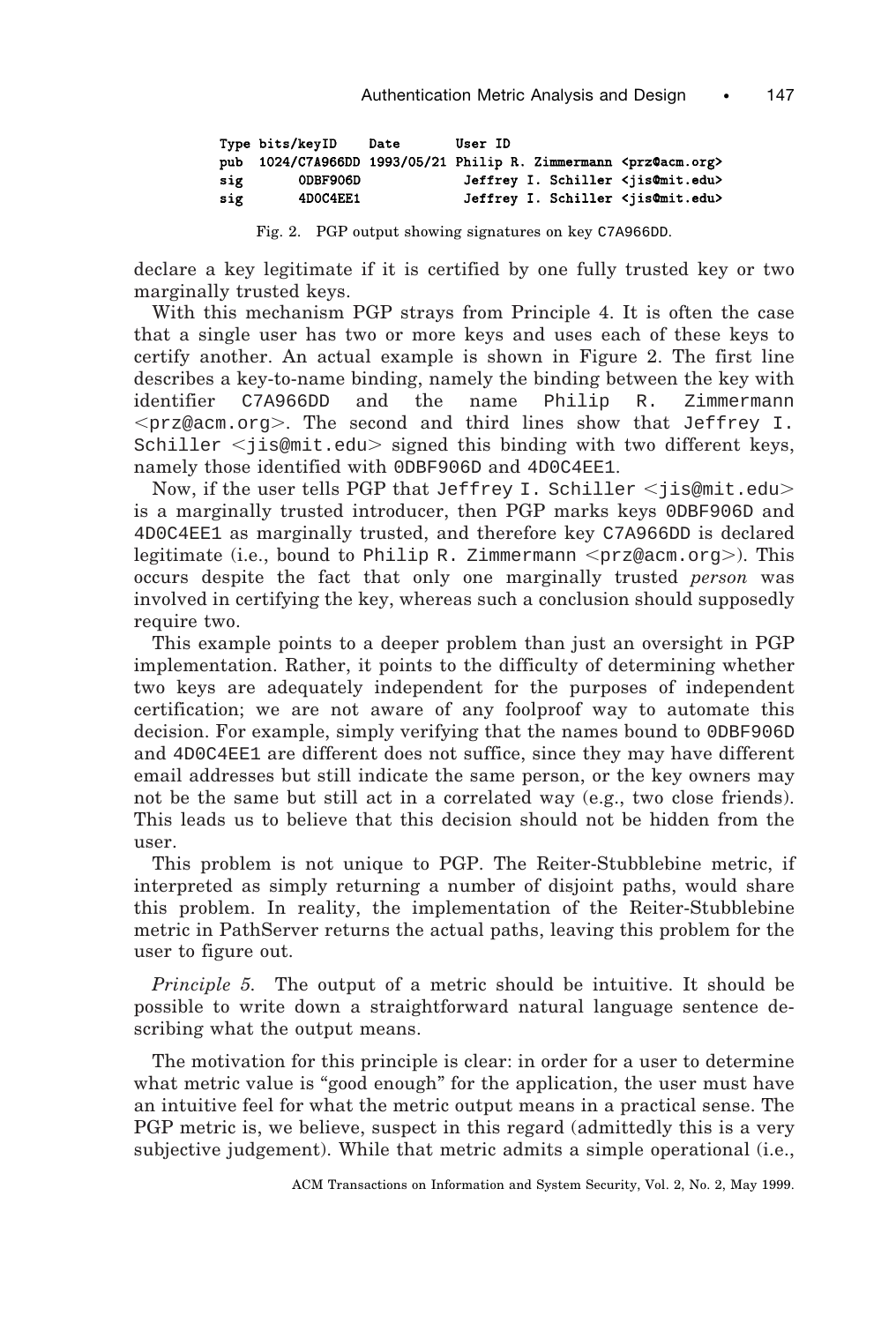algorithmic) description, the intuitive property that separates legitimate from illegitimate keys is undocumented and nonobvious. To support this assertion, we note that the descriptions of this metric in both Zimmermann [1994] and Stallings [1995] describe the metric in terms of the algorithm to compute it (equivalently, an inductive definition); neither describes a simple property that characterizes legitimate keys. We also believe that, arguably, the Maurer metric falls short of this principle. This metric computes a confidence value for a name-to-key binding as the probability that the binding can be derived from the initial view of the user using certain logical inference rules, where the random event is the selection of the initial view, i.e., the selection of a random subset of the certificates and recommendations available to the user, using a distribution defined by the confidence parameters assigned to edges. As this experiment does not correspond to familiar practice in the "real world," it remains to be seen whether the average user is willing to understand and believe a metric computed in this way. We can contrast these metrics with Reiter-Stubblebine, which returns a simply-stated and (we believe) intuitive measure: the number of node-disjoint paths from the source key to the target key of length at most the specified path bound.

## 3.2 Sensitivity

In this section we discuss the sensitivity of metrics to misbehavior of entities. We focus on "misbehavior" that consists of deceit by one or more entities represented in the model (or that supply input to the model) in which the metric is applied, in an effort to manipulate the output of the metric to increase the user's confidence in the authentication. If an attacker is able to inflate the metric output to the point that the application accepts the authentication, then the metric is not serving its purpose. To illustrate our point, we demonstrate that the Beth-Borcherding-Klein metric is overly sensitive to misbehavior. In fact, this metric has the property that a single misbehaving entity can increase or decrease the result of the metric arbitrarily.

To show this, it is necessary to review the specific rules used to compute the Beth-Borcherding-Klein metric. Recall from Section 2 that each edge in the Beth-Borcherding-Klein model is labeled with a value in the range  $[0,1]$ . Suppose that *A* wants to authenticate (determine the public key for) *B*. Beth et. al. propose and justify the following rules for computing an aggregate "score" for *A*'s authentication of *B* on the basis of the values on the edges of the paths (of the form described in Section 2) connecting *A* to *B*.

(1) If there is a path  $A \rightarrow \cdots \rightarrow C$  with recommendation value  $v_1$  and a recommendation edge  $C \rightarrow D$  with value  $v_2$ , then the path  $A \rightarrow \cdots$  $\sim C \sim D$  has recommendation value  $v_1 \cdot v_2$ .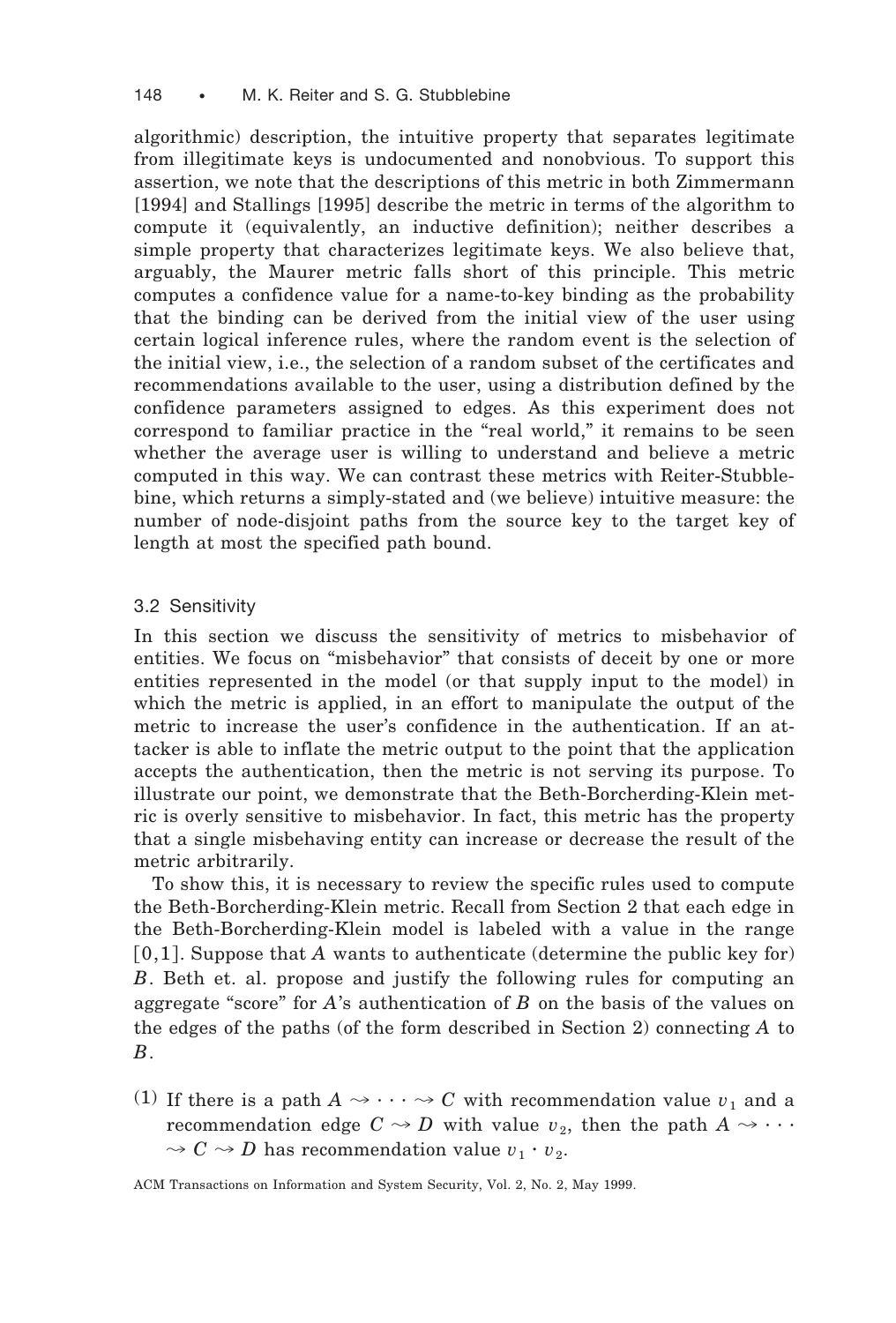

Fig. 3. Effect of misbehaving node on BBK (recommendation edges are dashed).

- (2) If there is a path  $A \rightarrow \cdots \rightarrow C$  with recommendation value  $v_1$  and a direct edge  $C \rightarrow B$  with value  $v_2$ , then the path  $A \rightarrow \cdots \rightarrow C \rightarrow B$ has direct trust value  $1 - (1 - v_2)^{v_1}$ .
- (3) If for each  $1 \le i \le m$ , there are  $n_i$  distinct paths from A to B ending with the edge  $C_i \rightarrow B$ , with direct trust values  $v_{i,1}, \ldots, v_{i,n_i}$ , then the combined direct trust value is

$$
v_{com}(A, B) = 1 - \prod_{i=1}^{m} \sqrt[n_i]{\prod_{j=1}^{n_i} (1 - v_{i,j})}
$$

For an example of an application of these rules, consider the graph of Figure 3(a), which is based on an example in Beth et al. [1994]. By rules 1 and 2 above, paths  $A \rightarrow C \rightarrow F \rightarrow B$ ,  $A \rightarrow D \rightarrow G \rightarrow B$ , and  $A \rightarrow E \rightarrow$  $G \rightarrow B$  yield direct trust values of .204, .173, and .765, respectively. Combining these with rule 3, we get  $v_{com}(A, B) = .649$ .

Now consider the graph in Figure 3(b), which is a manipulation of the graph in Figure 3(a) caused by *D*'s misbehavior. Here, *D* has created additional artificial paths from *A* to *B* through other nodes *H*, *I*, *J* that *D* "invented" for altering the metric output. The trust value assigned to path  $A \rightarrow D \rightarrow H \rightarrow B$  by rules 1 and 2 above is .821, and similarly for  $A \rightarrow$  $D \rightarrow I \rightarrow B$  and  $A \rightarrow D \rightarrow J \rightarrow B$ . Rule 3 then yields a combined trust value of  $v_{com}(A, B) = .998$ . What this example shows is that a single misbehaving node, by manipulating the graph used in the computation of the Beth-Borcherding-Klein metric, can drive the metric arbitrarily close to any value it chooses, and, in particular, to a high value that inflates the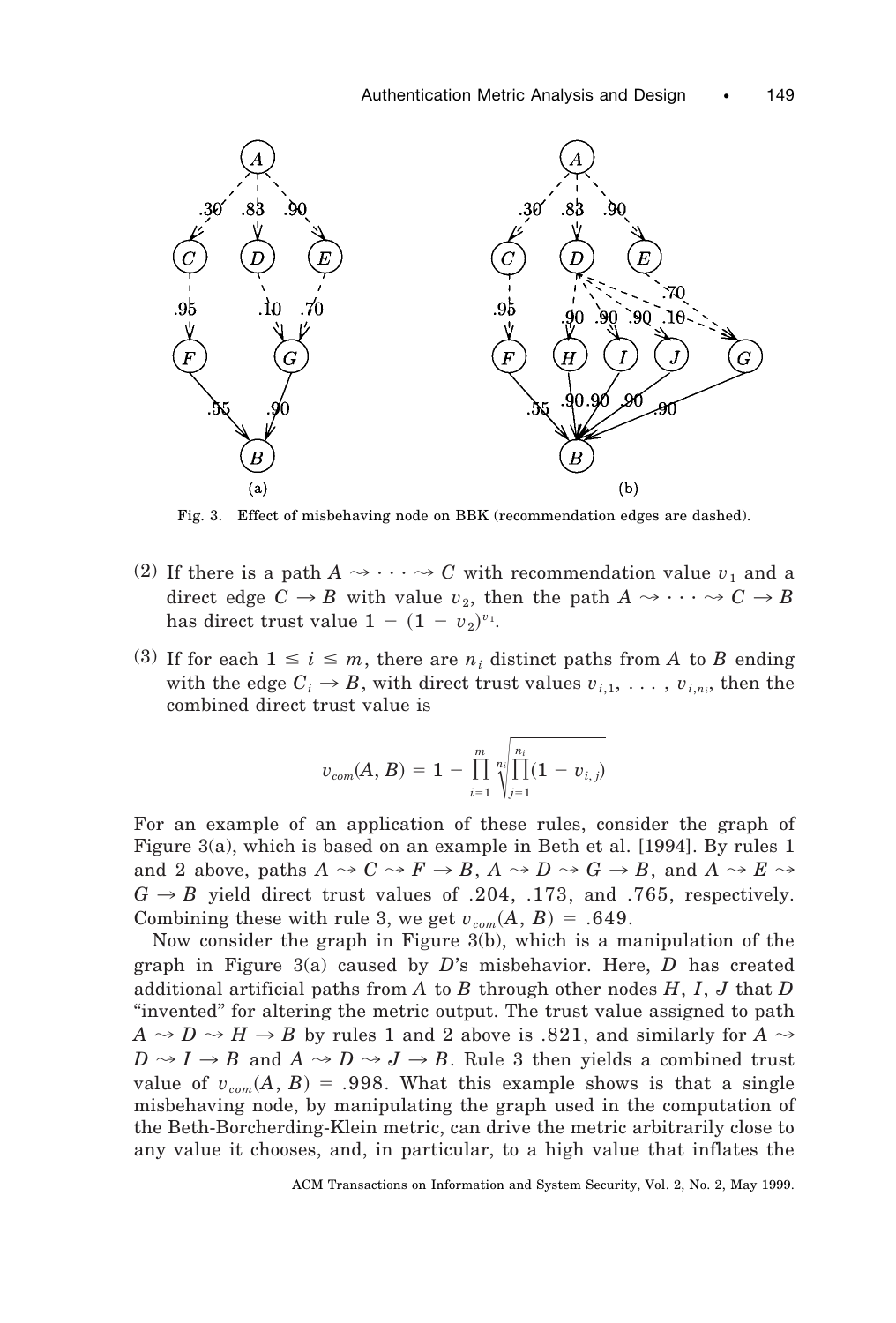confidence expressed by the metric. Thus, in the face of malicious entities, it is unclear that Beth-Borcherding-Klein is a useful metric.

We should note that Beth-Borcherding-Klein allows for the exclusion of paths based on "constraint sets," and thus a user that is familiar with the graph structure could, e.g., explicitly exclude paths through *H*, *I*, and *J*. If the user is not familiar with what the graph structure should be, however, then the user might have no basis to exclude such paths.

The above example leads us to the following principle.

*Principle 6.* A metric should be designed to be resilient to manipulations of its model by misbehaving entities, and its sensitivity to various forms of misbehavior should be made explicit.

The Reiter-Stubblebine metric is an example that follows this principle. The disjoint paths (or the connectivity) from the source key to the target key degrade gracefully in the face of misbehaving nodes, in the sense that a misbehaving node can inflate the number of disjoint paths from the source key to the target key by at most one. Indeed, given the origins of disjoint paths and connectivity in the network reliability literature, these metrics can primarily be seen as a measure of fault-tolerance.

Maurer's metric is another example that falls short of this principle. It is generally not as sensitive to misbehavior as Beth-Borcherding-Klein, but it still fails to be explicit about how sensitive a score it returns. The score returned by the Maurer metric can range from very sensitive (e.g., if it is computed using only a single path from the source to the target) to very tolerant (e.g., if many disjoint paths are involved).

A more detailed treatment of metric sensitivity to various forms of entity misbehavior can be found in Levien and Aiken [1998].

## 3.3 Effectiveness

In this section we focus on the metric's practical effectivenes; in other words, on those characteristics of a metric that make it simple or difficult to utilize in a large-scale system. Since the Reiter-Stubblebine and Zimmermann metrics were deployed (the former as a web service and the latter in a standalone program), one might presume that they have certain advantages. This is true to some extent, though in the case of PGP one can argue that this ease-of-use was achieved at the cost of hiding certain decisions (which should not be hidden) from users, as described in the discussion of Principle 4. Reiter-Stubblebine also fails to meet the following principle.

*Principle 7.* A metric should be able to be computed efficiently.

This principle is obvious but, surprisingly, it plagues three of the four metrics in this paper. Much of Reiter and Stubblebine [1998] is devoted to finding ways to *approximate* the metrics it proposes, since one of the Reiter-Stubblebine metrics is NP-hard and the other is coNP-hard. The given procedures for evaluating the Beth-Borcherding-Klein and Maurer metrics are exponential in the size of the model in the worst case [Beth et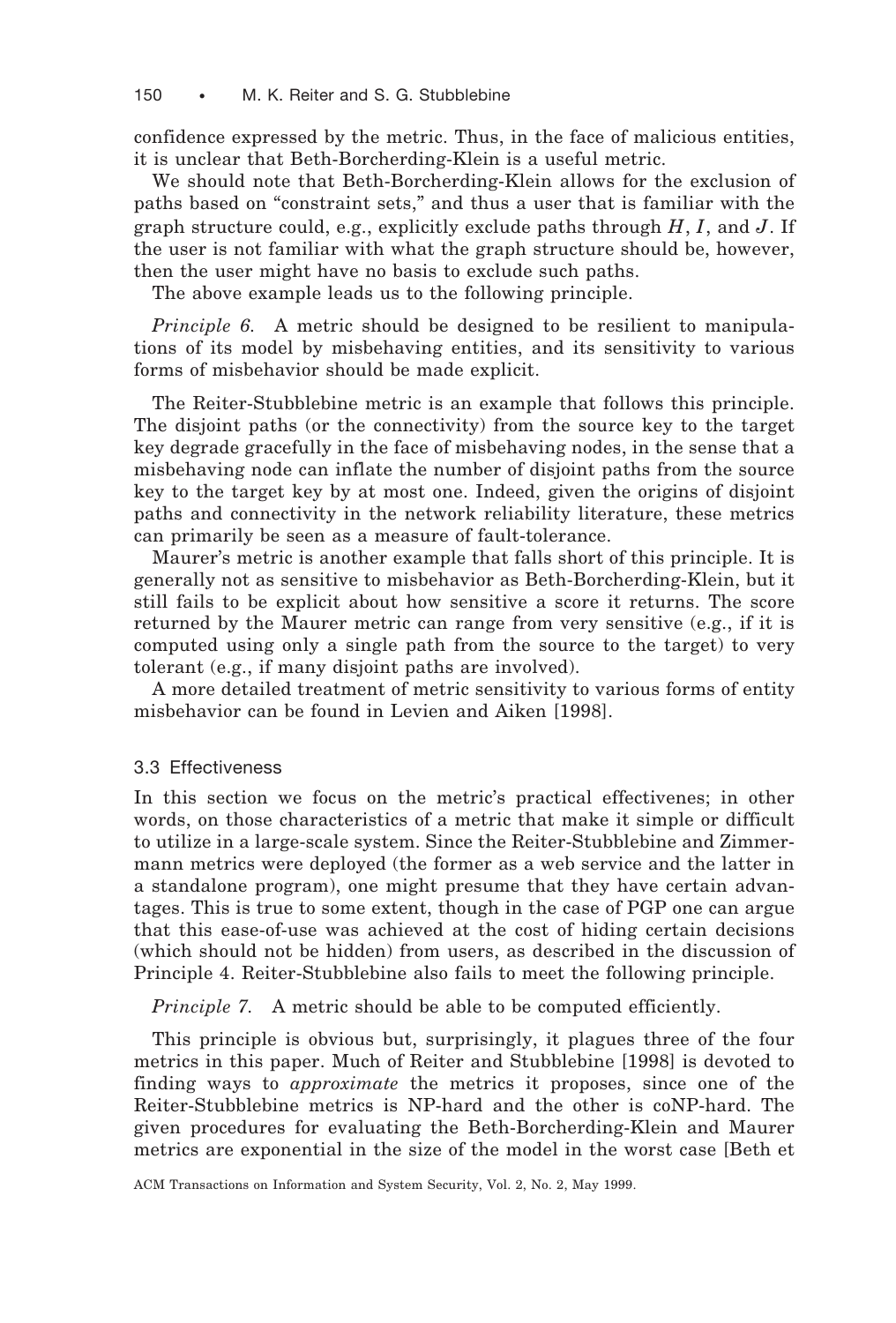al. 1994; Maurer 1996], although Maurer also discusses ways to approximate his metric. The only metric of the four for which we know how to compute the metric efficiently in all cases is Zimmermann's.

*Principle 8.* A metric's output on partial information should be meaningful.

A metric output is "meaningful" on partial information if it allows some conclusions to be drawn about what the metric output would be on full information. The motivation for this principle is as follows: in a large-scale system, it may be difficult, or even impossible, to gather all certificates that have been created. As a result, metrics will almost certainly be applied to only a subset of the certificates that actually exist at that time, and indeed some of these certificates may have been revoked. Principle 8 simply says that the metric's output should have some relevance even when computed on partial information. For example, if a metric's output on partial information makes it possible to determine a useful lower bound on the metric's output on full information, then it goes a long way toward meeting this principle.

One metric that does not obey this principle is Beth-Borcherding-Klein. It is easy to verify (and is noted in Beth et al. [1994]) that additional edges added to its model can increase or decrease the metric output by an arbitrary amount. Thus the metric's output on partial information may give the user little insight into the "actual" quality of the name-to-key binding. If, on the other hand, PGP determines a key to be legitimate, then the key will remain legitimate no matter what additional certificates are obtained. Similarly, the disjoint paths returned by the Reiter-Stubblebine metric survive the addition of new certificates to the graph, and the user can be assured that a path exists even if, unbeknownst to the user, certificates on all but one of the paths have been revoked. This offers the user some basis to decide whether the authentication is good enough for its application.

# 4. TOWARD BETTER METRICS

As indicated in the previous section, we believe that none of the metrics we have used in our discussion—or for that matter no metric that has been proposed—fully meets our principles for the design of metrics. In this section we outline a metric that, we believe, can come close to meeting our principles. The metric is based on the concept of insurance for name-to-key bindings, which we expect would be appropriate for many business applications.

## 4.1 Overview

The model on which our metric operates is again a directed graph. As in the Zimmermann and Reiter-Stubblebine metrics, the nodes of this graph are public keys, and the edge  $K_1 \rightarrow K_2$  exists in the model if the user is in possession of a certificate that assigns attributes (including an owner) to  $K_2$ and whose signature can be verified using *K*1. Each edge is labeled with the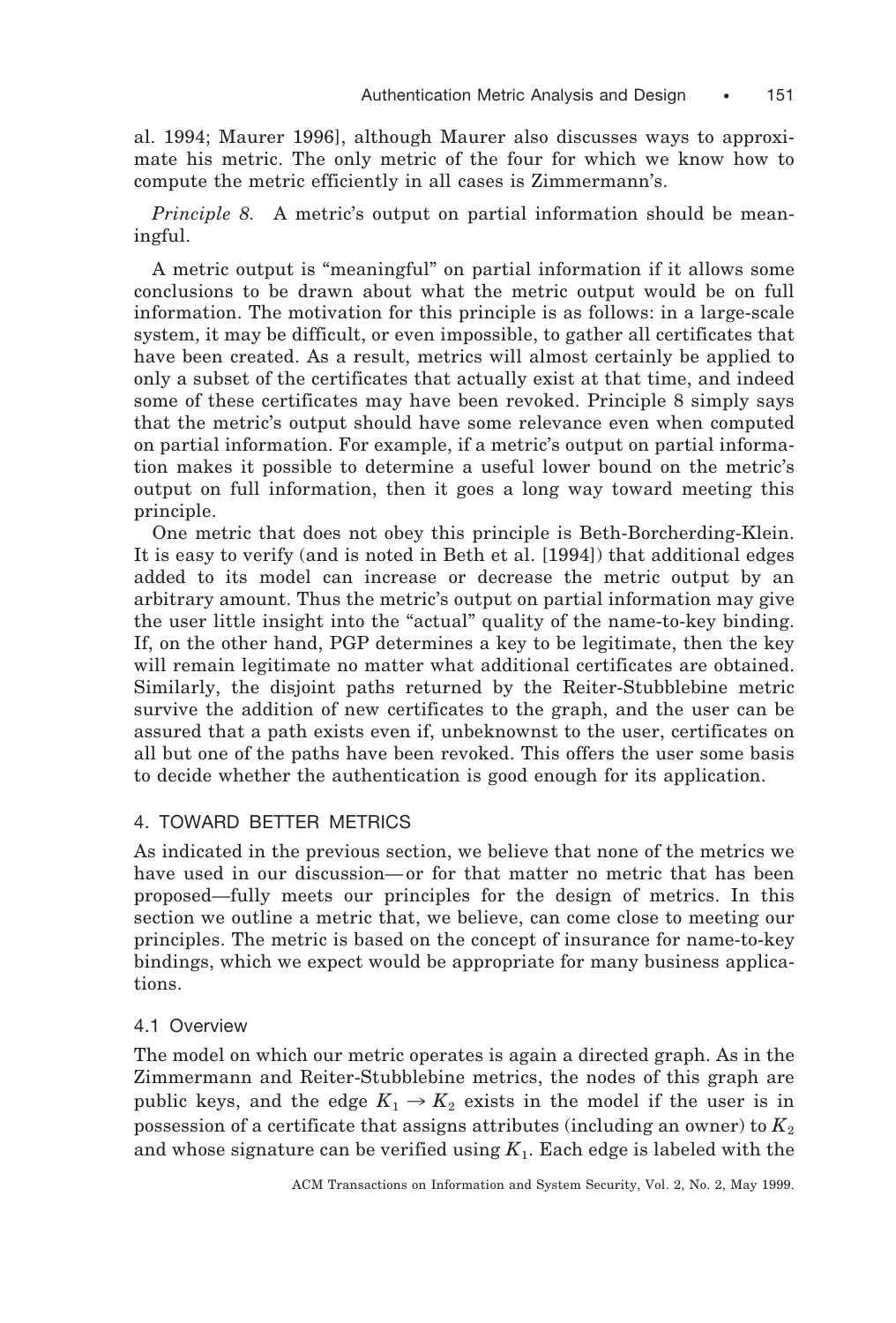attributes included in the certificate that the edge represents. As we have throughout this paper, we restrict our attention to graphs containing only consistent assertions about the attributes for each key.

Each edge  $K_1 \rightarrow K_2$  also has a numeric label that represents the amount of money for which the owner of  $K_1$  insures the attributes and behavior of  $K_2$ , i.e., the value for which the owner of  $K_1$  will be liable to the user if the attributes bound to  $K_2$  in the certificate are incorrect, or if (the private key corresponding to)  $K_2$  is used to mislead the user, intentionally or otherwise. In particular, if the private key corresponding to  $K_2$  is compromised and used maliciously, then the owner of  $K_1$  is liable for the stated amount. In effect, the owner of  $K_1$  is indemnifying the user against losses incurred by a false authentication of  $K_2$  based on a certificate it verified with  $K_1$ , or by the misbehavior of  $K_2$ . This form of insurance is called *surety bonding*, as described in Medvinsky et al. [1994]. It is also reminiscent of (but different from) insurance represented in some draft banking certificate standards (e.g., ANSI [1994]).

The insurance label of the edge  $K_1 \rightarrow K_2$  must be obtained from the owner of  $K_1$  in some reliable way, and so it is natural for this value to be stored in the certificate that  $K_1 \rightarrow K_2$  represents. Note that we are not asking the user to determine the true owner (or other attributes) of  $K_1$ , in accordance with Principle 1, or to determine that  $K_1$  was not compromised. Indeed,  $K_1$  could have been compromised and used to forge the certificate  $K_1 \rightarrow K_2$ , including all its attributes and the insured value it contains. In this case, however, whoever certified  $K_1$  is liable, and this can regress along a path arbitrarily far (cf., Medvinsky et al. [1994]). On any path from a trusted source key to a target key (both specified by the user) where the last edge assigns inaccurate attributes to the target key, we informally define the *liable edge*  $K_1 \rightarrow K_2$  to be the path's earliest edge on which the attributes are inaccurate or the certified key  $(K_2)$  misbehaves (i.e., misleads the user). Then, the owner of  $K_1$ , specified by the key that certified  $K_1$ , is liable. In practice, rules for determining which edge is the first liable edge on a path would need to be established. Henceforth, we assume that such determinations can be made.

Obtaining a false name-to-key binding for the target key implies that every path from the source key to the target key must have some liable edge. Once these edges are identified, the owners of the keys that created those edges can be held liable, each for the insured amount on the liable edge(s) that it created. It follows that a natural and prudent metric to compute is the *minimum insured amount* of the name-to-key binding for the target key. That is, over all possible ways of choosing liable edges that intersect every path from the trusted source key to the target key, what is the minimum amount of money that the user can expect to recover?

This amount can be captured precisely using a well-known tool from graph theory, called a *minimum capacity cut* [Ford and Fulkerson 1956].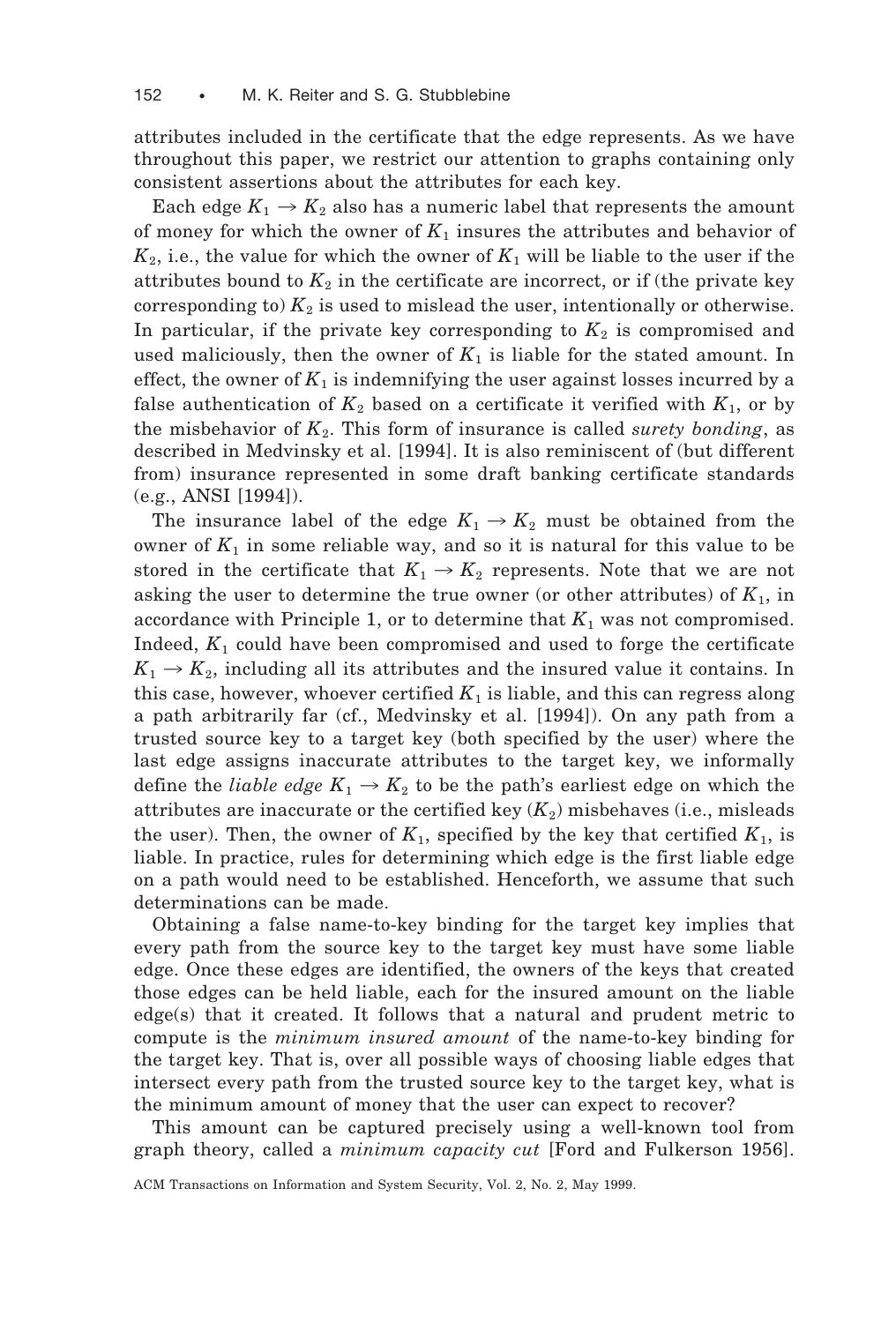

Fig. 4. Minimum cut yields  $$50$  insurance for name-to- $K_t$  binding.

Let  $K_s$  denote the trusted source key,  $K_t$  denote the target key, and for each edge  $K \to K'$ , let the *capacity* of the edge, denoted  $c(K, K')$ , be the insured amount of the edge. For nonexistent edges  $K \rightarrow K'$ , let  $c(K, K') = 0$ . A  $K_s$ ,  $K_t$  *-cut* (or just a *cut*, when  $K_s$  and  $K_t$  are understood) is a partition of the nodes of the graph into two sets A and B such that  $K_s \in A$  and  $K_t \in$ *B*. The *capacity* of a  $K_s$ ,  $K_t$ -cut  $(A, B)$ , denoted  $c(A, B)$ , is simply the total capacity of the edges from *A* to *B*, i.e.,

$$
c(A, B) = \sum_{K \in A, K' \in B} c(K, K').
$$

A minimum capacity  $K_s$ ,  $K_t$ -cut is then a cut with minimum capacity over all possible  $K_s$ ,  $K_t$ -cuts. An example of a minimum capacity cut is shown in Figure 4. Note that any set of liable edges that intersects every path from  $K_s$  to  $K_t$  naturally induces a  $K_s$ ,  $K_t$ -cut: remove these liable edges from the graph, insert any nodes reachable from  $K_s$  into  $A$ , and define  $B$  to be the complement of *A*. It follows that the capacity of a minimum capacity cut is a minimal amount for which the name-to- $K_t$  binding is insured.

To summarize, our metric takes the graph, a trusted source key *Ks* and a target key  $K_t$  as input, and returns an amount for which the name-to-key binding is insured by computing the capacity of a minimum capacity  $K_s$ , *Kt*-cut. Extensions of this metric could refine this computation on the basis of trust. For example, the model could allow the user to limit the nodes that the metric includes in its computation, based on the user's trust in their apparent owners (specified by the edges that certify them) to pay if held liable. This is similar to PGP's trusted designations. Another possible variation on our metric allows the user to employ paths starting from different trusted source keys. Our metric extends easily to this variation and can be computed by treating the multiple source nodes as a combined "super-source" for the purposes of the algorithm.

There are numerous "real world" issues that this metric does not address, such as payment of insurance premiums, identifying liable parties, and recovering funds from them, if necessary. Some of these issues are addressed in Section 4. However, the need for real world support for this metric is, we believe, due to the fact that it returns *meaningful* results.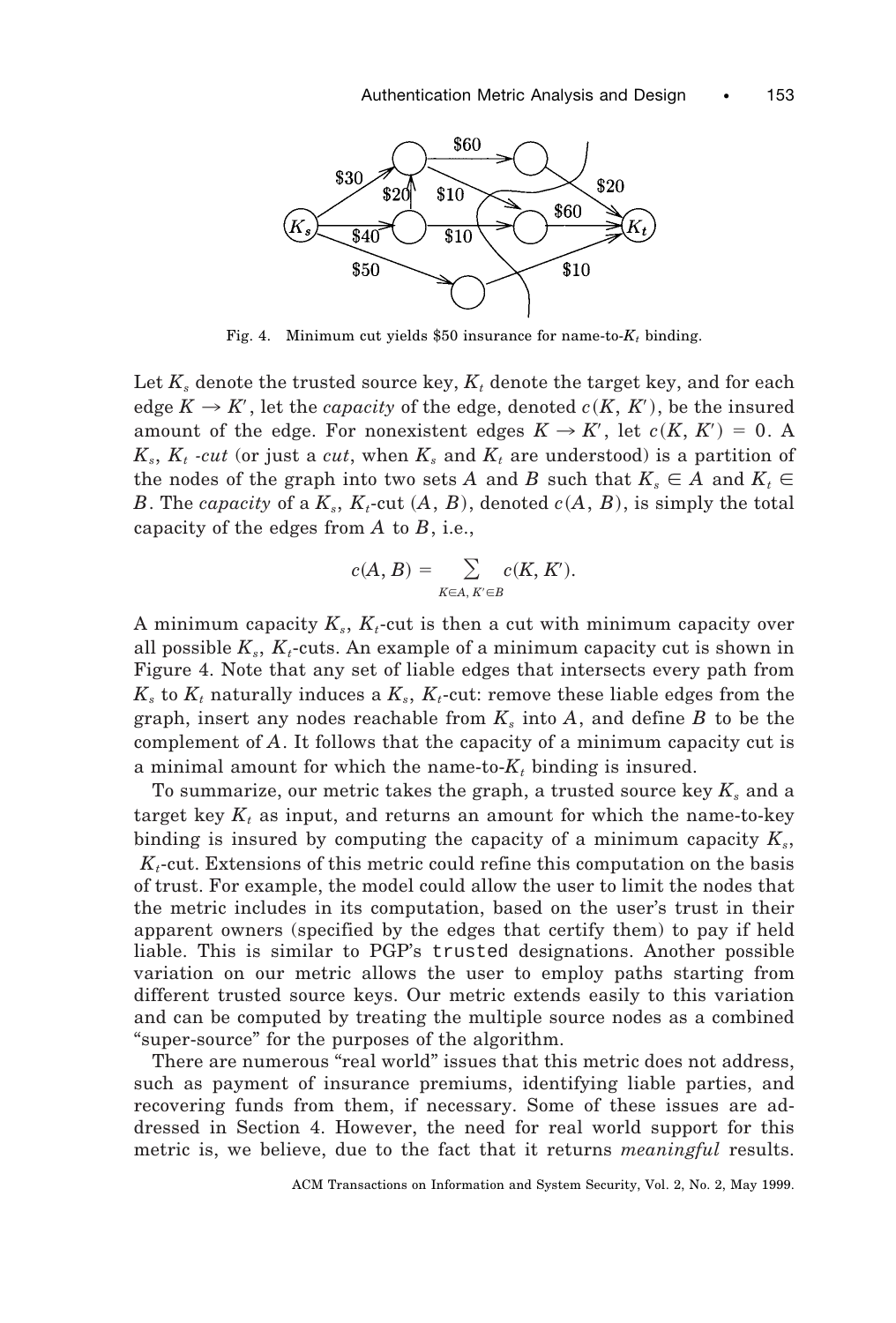Rather than returning abstract probabilities, the metric reduces the problem to something we understand: money. We also believe that the metric can satisfy our other principles, for the following reasons.

*Principle 1:* The user is not required to ascertain name-to-key bindings to construct the model for this metric, as described above.

*Principle 2:* The notion of insurance is well defined in business and legal culture and, we expect, can be extended naturally for this application. The extensions described above to allow the user to specify trust in entities to pay is also grounded in well-established business practice: for example, Dun & Bradstreet Corporation (see http://www.dbisna.com) provides industry-standard reports that rate the solvency and payment history of organizations using a well-defined rating system. (Note that if an organization such as Dun & Bradstreet is used to assign trust designations, it is acting as a trusted recommender.)

*Principle 3:* This metric enables a user to weigh the financial risk associated with each transaction against the amount the user can expect to recover if a name-to-key binding relied upon for the transaction is false. We expect that this information is adequate for a user to determine, for most business applications, whether the assurance in the name-to-key binding is sufficient.

*Principle 4:* We are unable to identify any decisions within this metric that could affect authentication and that are wrongfully hidden from the user. In particular, the metric incorporates no determinations of key or entity independence for the purposes of authentication, which is the point on which the PGP metric stumbled. The primary decision (or more accurately, assumption) made within this metric is that the creator of the liable edge on any path from the trusted source key to the target key will pay the amount for which it insured that edge. However, as we already described, this decision can be left to the user by allowing the user to designate her trust that the party will pay, using standard business reports.

*Principle 5:* The output of this metric is intuitive and natural: it is simply an amount for which the name-to-target key binding is insured.

*Principle 6:* This metric computes an insured value for the name-totarget key binding that the user can safely expect to recover if misled, regardless of what entities misbehave or what keys are compromised (other than the trusted source key). In particular, the metric's output is always bounded from above by the capacity of the cut  $({K_s}, V \setminus {K_s})$ , where *V* is the set of all nodes. So the level of insurance offered by the trusted source node prevents malicious entities from increasing the metric output above that level.

*Principle 7:* The capacity of a minimum capacity cut can be computed using any *maximum flow* algorithm [Ford and Fulkerson 1956], of which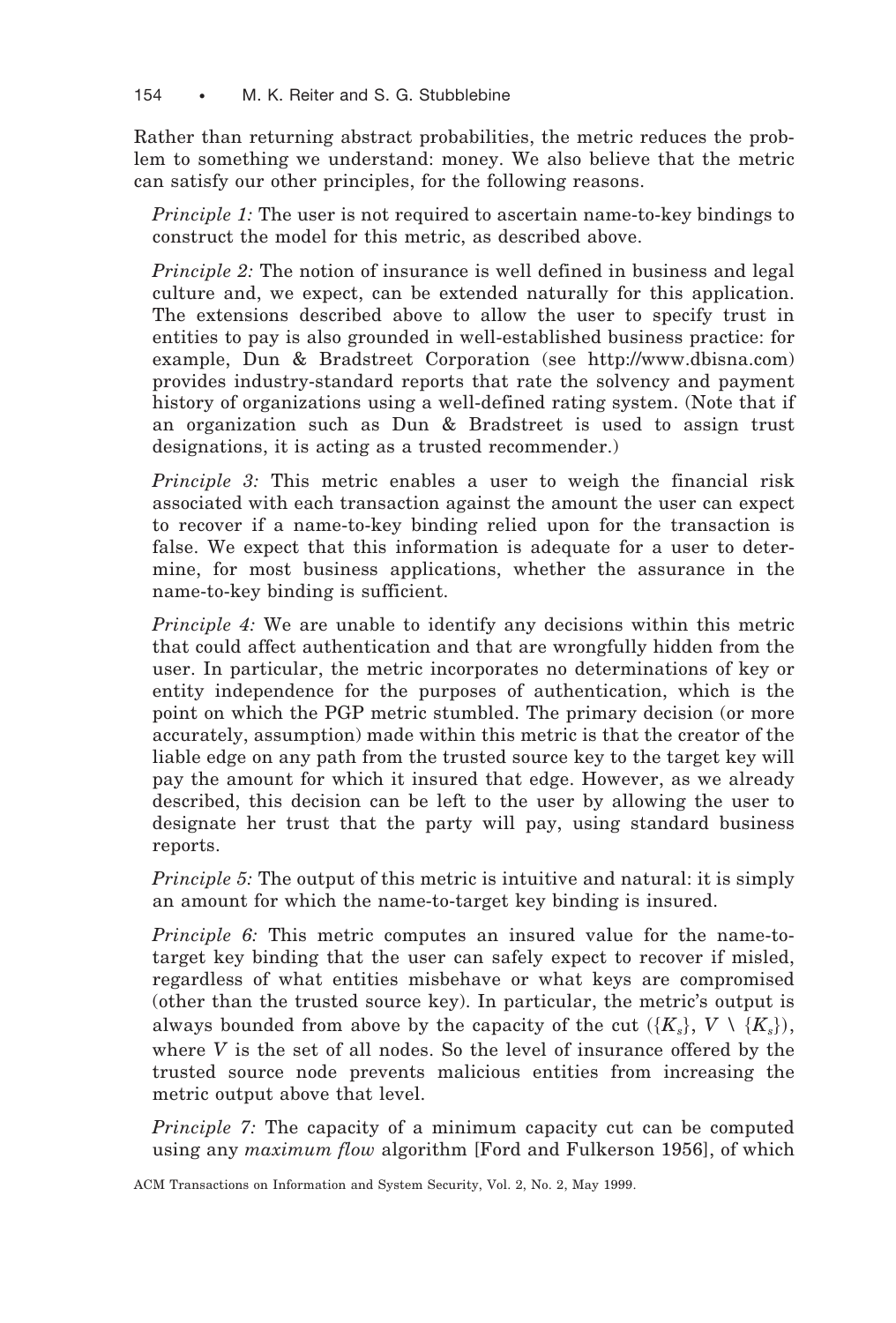there are many efficient examples (see Goldberg and Tarjan [1988]; Ahuja et al. [1989]; King et al. [1992] and the references therein).

*Principle 8:* On partial information the metric returns a meaningful result: an amount for which the name-to-key binding is insured (though it might be insured for more). If an entity's responsibility for a certificate it creates extends beyond any premature revocation of that certificate, then even unknown certificate revocations pose no threat to the insured value of a name-to-key binding. Otherwise, computing a minimum capacity cut with every edge capacity set to one outputs the number of certificates that need to be revoked to leave the binding uninsured.

#### 4.2 Practical Considerations

The metric in the previous section seems to overcome some limitations of other metrics, in part because its outputs can have direct relevance for a range of business transactions, and in part because it places responsibility on each certifier to assess and assume risk for the certificates it creates. Ultimately, market forces will determine the economic viability of such a metric, and in particular, how much users are willing to pay for insurance for name-to-key bindings. Given the minimal amount of commerce presently transacted using public key technology, it may be too soon to tell. We nevertheless think it useful to consider high-level architectures to support the deployment of this metric. The goal of this section is to outline one such architecture.

Perhaps the first question to arise is: who will create certificates offering insurance for a name-to-key binding? We anticipate an industry of insurance providers much like today's. An insurance company will receive its revenues from two different kinds of customers. The first type of customer, called *bonded*, is one who pays the insurance company to create certificates for the binding between attributes (including the customer's name) and the customer's keys. For example, bonded customer *A* will pay insurance company  $C$  to generate insured certificates that bind  $A$  to  $K_A$ . The second type of customer, called *insured*, is one who pays the insurance company for the use of this certificate to insure an authentication. That is, in order for the customer to obtain a certificate that binds  $A$  to  $K_A$  and that can be verified with  $K_c$ , the customer must pay an insurance premium to  $C$ . The amount of this premium will undoubtedly depend on the amount of insurance that the certificate offers.

Note that one insurance company can be a (either type of) customer of another insurance company, and indeed this is reminiscent of how the *reinsurance* industry works today. Briefly, reinsurance is a contractual arrangement whereby one insurer, called the primary insurer, transfers some or all risk to another insurer, called the reinsurer. Reinsurance enables the primary insurer to expand its business by accepting risks that exceed its own underwriting capacity. Reinsurance is presently available for many classes of insurance, including professional liability/errors and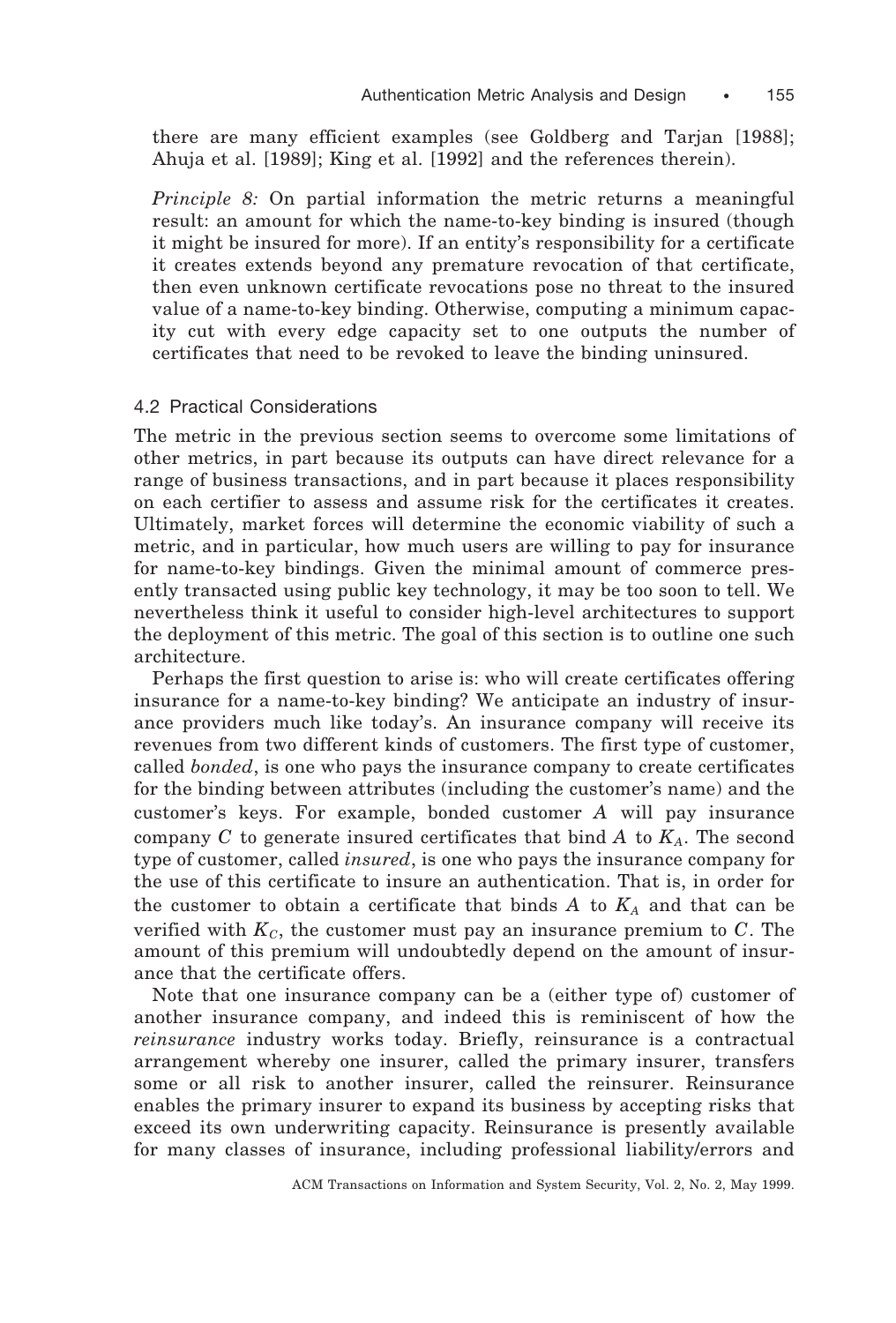

Fig. 5. Insurance providers with keys  $K_1, \ldots, K_4$  bond each other as well as other customers.

omissions. Just as the reinsurance industry has grown into an international industry with many participants and complex relationships, we expect that insurance for name-to-key bindings will give rise to a large and complex graph of certificates generated by insurance companies about insurance companies, as shown in Figure 5. Other customers, too, can be bonded and/or insured by several different insurance companies.

In order to authenticate a key in this model, we expect that the user will adopt the key of one of its bonding companies (i.e., insurance companies that bond this user) as its trusted key. This is appropriate because the user has a relationship with this company and obviously must trust it for the purpose of certifying entities. The target key could either be the key of interest itself or the key of an insurance company that bonds it.

Users might prefer to purchase multiple certificate paths from the source to target in order to limit reliance on certain insurance companies, to gain lower premiums by diversifying the sources of insurance, or to improve the granularity of insurance more than any one certificate path will allow. The mechanism by which the user purchases these paths does not concern us here, although a certificate vending network, similar to reinsurance EDI networks in operation today (see http://www.rinet.com/), could be established to facilitate the purchase. In order to make the best purchasing decision, the user should find a set of certificate paths whose minimum cut meets a required insured value for the target name-to-key binding, and whose total cost is minimized or is below a desired value. In the simplest model, where the cost of a certificate is fixed as a function of the insured value it contains, computing a set of certificates of minimum total cost is NP-hard, as a corollary of Garey and Johnson [1979]. However, if the payment model allows the user to buy each certificate at a price proportional to the maximum claim that will actually be made against that certificate (to which users commit in advance), then determining whether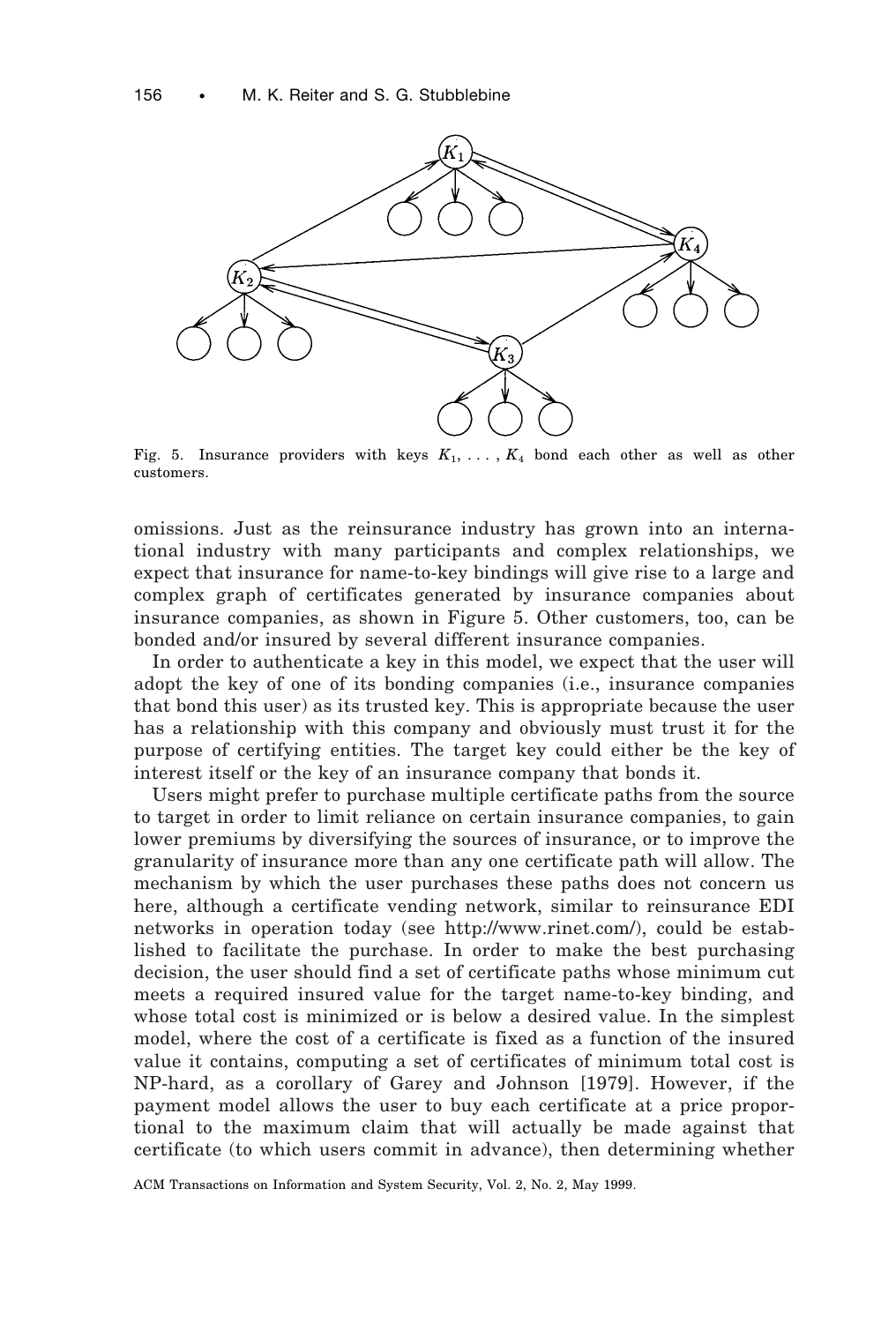both the user's price and insurance needs can be met can be computed in polynomial time (see Lawler [1976]).

## 5. CONCLUSION

We put forth a collection of principles we believe to be useful for designing metrics for authentication. We argue their utility by demonstrating potentially negative effects that proposed metrics suffer by not following these principles. Finally, we offer one direction for constructing metrics that, we believe, come closer to satisfying our principles.

It is our hope that this work will initiate a broader discussion in the scientific community on the metrics of authentication. Since only a handful of metrics have been proposed, it is likely that other design principles will arise as this area grows in visibility. Further attention to design principles must be paid before metrics are standardized or adopted for wide-scale use.

This work leaves a number of open problems. Of course, identifying limitations of our principles, or new principles, is a direction that deserves attention. Another area for future work is the development of metrics that adequately handle models containing conflicting reports regarding the owner of a public key. We have explicitly omitted consideration of such models here, although the metric we proposed in Section 4 could be extended to provide an insured value for each assertion in the model, even if that assertion conflicts with others in the model. Handling certificate revocation is a similarly difficult problem that deserves further attention in the context of metrics of authentication. Finally, an intriguing challenge is the full development and deployment of a metric that meets our principles, perhaps one along the lines proposed in Section 4.

#### ACKNOWLEDGMENTS

We are very grateful to Malte Borcherding, Raph Levien, Ueli Maurer, and Jonathan Millen for insightful comments and clarifications. We also thank the anonymous referees from the 1997 IEEE Symposium on Security and Privacy for their suggestions on a preliminary version of this paper.

#### **REFERENCES**

- ABADI, M. AND NEEDHAM, R. 1996. Prudent engineering practice for cryptographic protocols. *IEEE Trans. Softw. Eng. 22*, 1, 6–15.
- AHUJA, R. K., ORLIN, J. B., AND TARJAN, R. E. 1989. Improved time bounds for the maximum flow problem. *SIAM J. Comput. 18*, 5 (Oct. 1989), 939–954.
- ANDERSON, R. AND NEEDHAM, R. 1995. Robustness principles for public key protocols. In *Proceedings of the Conference on Advances in Cryptology* (CRYPTO '95). Springer-Verlag, New York, NY, 236–247.
- BETH, T., BORCHERDING, M., AND KLEIN, B. 1994. Valuation of trust in open networks. In *Proceedings of the Conference on Computer Security*. Springer-Verlag, New York, 3–18.
- BIRRELL, A. D., LAMPSON, B. W., NEEDHAM, R. M., AND SCHROEDER, M. D. 1986. A global authentication service without global trust. In *Proceedings of the 1986 IEEE Symposium on Security and Privacy* (Oakland, CA, Apr. 7-9, 1986). IEEE Computer Society Press, Los Alamitos, CA, 223–230.